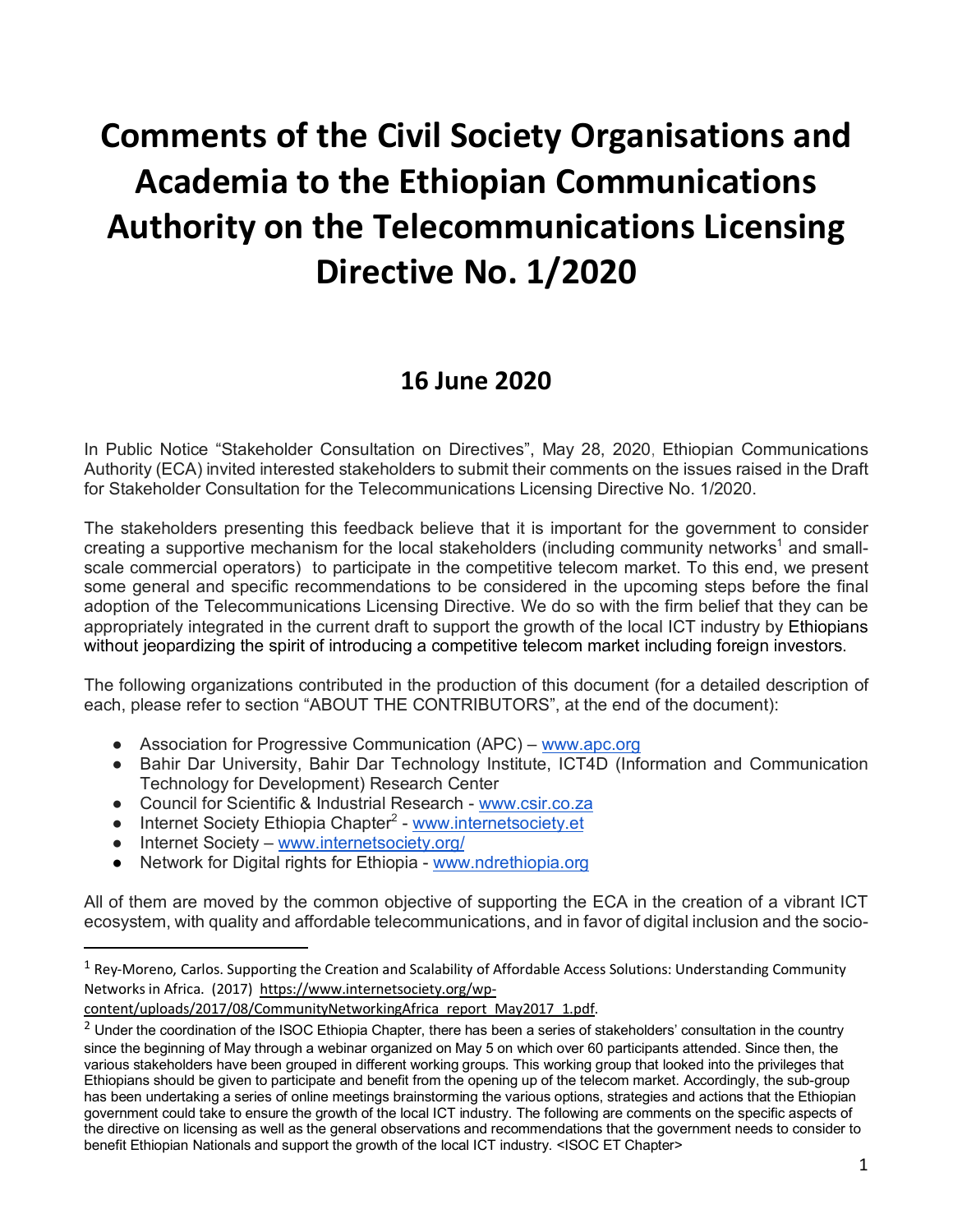economic development of all Ethiopians. It was in particular a very emotional endeavor for the more than 200 Ethiopians from within Ethiopia and the diaspora who had for the most part have had the opportunity to contribute with their knowledge to building a better ICT environment for their country, for the first time at this level (See Annexes IV & V).

Before proceeding, let us underscore that we appreciate the opportunity to comment on the Draft for Stakeholder Consultation for the Telecommunications Licensing Directive No. 1/2020.<sup>3</sup> Furthermore, we are encouraged to see that the Ethiopian Communications Authority is seeking input from various stakeholder groups before producing the final version of the document. And, finally, we commend the adoption of this collaborative, multi-stakeholder approach, which has demonstrated value in sustainability and creation of viable digital ecosystems for the telecommunications services development and market opportunities in the country .

<sup>&</sup>lt;sup>3</sup> As a matter of fact, some of those organizations listed here have already contributed to previous Public Consultations from the ECA. Please refer to: Telecommunications Sector Stakeholder Consultation No. 001-2019. November 2019 https://www.apc.org/en/pubs/contribution-ethiopian-telecommunications-sector-stakeholder-consultation-no-001-2019.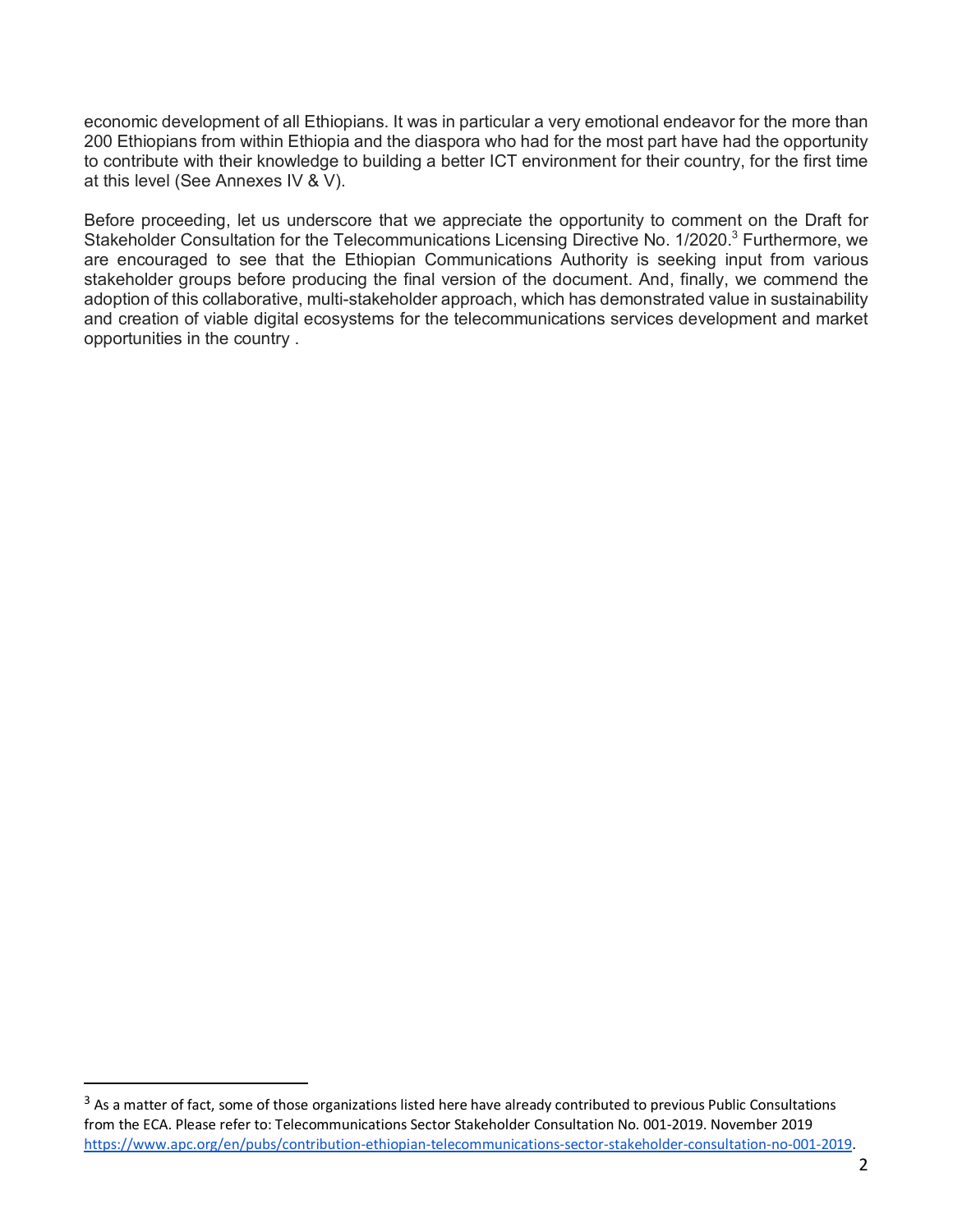# **TABLE OF CONTENTS**

| GENERAL COMMENTS & RECOMMENDATIONS ON THE DIRECTIVE'S FRAMEWORK                                                                 | 4  |
|---------------------------------------------------------------------------------------------------------------------------------|----|
| SPECIFIC RECOMMENDATIONS & SUGGESTED CHANGES TO INDIVIDUAL CLAUSES                                                              | 6  |
| Part One - On Definitions                                                                                                       | 6  |
| Part Two - On Licensing Requirement, Process, and Exemptions                                                                    | 6  |
| Part Three - On Individual Licenses                                                                                             | 8  |
| Part Five - Radio Frequency Spectrum Licenses                                                                                   | 9  |
| Part Six - Cancellation and suspension of licences                                                                              | 9  |
| <b>FINAL REMARKS</b>                                                                                                            | 10 |
| <b>APPENDICES / ANNEXES</b>                                                                                                     | 11 |
| Appendix I - The Role of Internet Exchange Points (IXPs) for the development of the Internet<br>ecosystem at the national level | 11 |
| Appendix II: Background to policies and regulations supporting community networks                                               | 12 |
| Annex I - Why License Exempt Spectrum                                                                                           | 13 |
| Annex II - Sources for further consultation                                                                                     | 15 |
| Annex III - ABOUT THE CONTRIBUTORS                                                                                              | 16 |
| Association for Progressive Communication (APC) – www.apc.org                                                                   | 16 |
| Bahir Dar ICT4D Information and Communication Technology for Development (ICT4D)<br><b>Research Center</b>                      | 16 |
| Council for Scientific & Industrial Research, www.csir.co.za                                                                    | 16 |
| Internet Society Ethiopia Chapter - www.InternetSociety.et                                                                      | 17 |
| Internet Society- www.internetsociety.org                                                                                       | 17 |
|                                                                                                                                 |    |
| Network for Digital rights for Ethiopia - www.ndrethiopia.org                                                                   | 18 |
| Annex IV- Process used by Internet Society Ethiopian chapter to review the draft directive 18                                   |    |
| Annex V- Participants of Internet Society Ethiopian Chapter process                                                             | 19 |
| Contact Person for this contribution                                                                                            | 32 |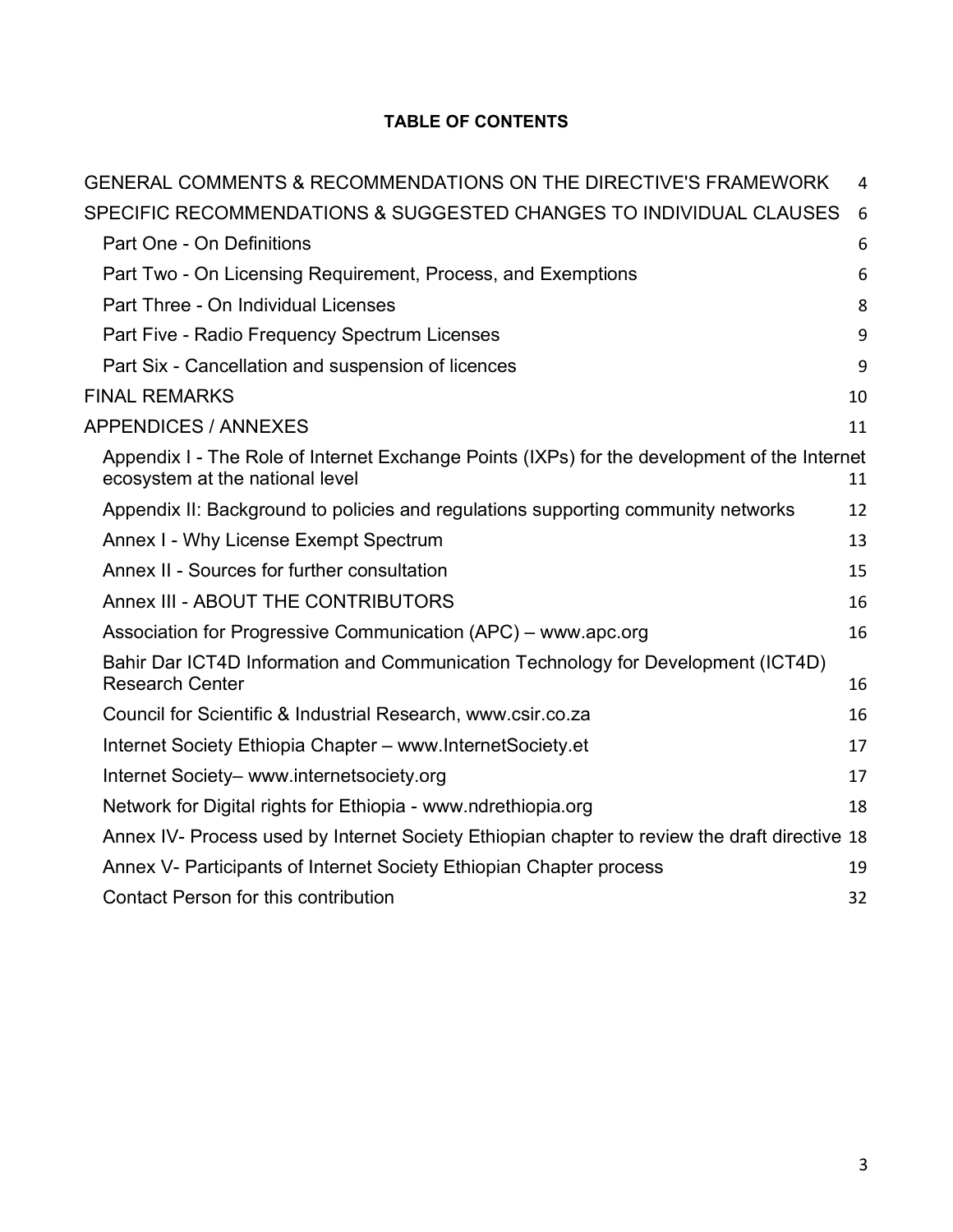### **GENERAL COMMENTS & RECOMMENDATIONS ON THE DIRECTIVE'S FRAMEWORK**

From a high level perspective, we would kindly recommend that the Ethiopian Communications Authority considers the following comments and recommendations in the next steps of the drafting process:

- We urge the Authority to *review the use of overarching and broadly-defined expressions such as "danger to the public order, public morality, or national security"*, . We acknowledge that an application for a License shall be accepted on condition that the service applied for does not pose a real danger to the public order, public morality, or national security. However, in view of intensifying the provision of Communications Service (for the purpose of this directive), the terms 'public order', 'morality' and 'national security' shall be construed narrowly.
- We recommend that, for the Internet, the Authority adopts in due time *complementary rules related to issues such as interconnection, creating incentives for peering among different networks as opposed to mandatory interconnection*. For instance, having prerequisites for local operators, who bid to offer Internet services to Government and its agencies, to be connected to the local Internet Exchange Points (IXPs) is a way to ensure that intra-government traffic stays local. This may yield a larger impact compared to regulation. Similar approaches that present fiscal incentive to operators will ensure self-compliance**.**
- Relatively to the topic of Internet Exchange Points, we underscore that a large percentage of *IXPs are established as neutral, non-profit entities - owned and operated by the membership of*  **networks that connect to the IXP**. As a result, this ownership model inherits self-regulation in the interest of maintaining neutrality, independence and voluntary interconnection.
- We also recommend that the Authority adopts in due time *complementary rules related to universal service provision* in order to expand the access to telecommunication services in the benefit of Ethiopian users and businesses in the country
- We strongly recommend that the Authority *recognizes Community Networks and small scale operators (including by adopting innovative licensing frameworks for rural and underserved regions)* as a complementary solution to more traditional private sector-led models of connectivity and also as a major driving forces for economic and social change. $4$
- Operator Licensing: We encourage the Authority to consider the following principles in the establishment of a *licensing framework for telecommunications operators*:
	- *Technology neutrality*: In order to be as future-proof as possible telecommunications operator licenses should allow operators to adapt to technology innovations in order to provide the most effective and affordable access solutions.
	- *Layer separation*: In order to inhibit vertical integration that may stifle competition, we encourage the establishment of licenses that promote competition at both the infrastructure and application layers of telecommunication networks.
	- *Scale sensitivity*: In order to promote the growth of community networks and small-scale commercial operators, we encourage a tiered approach to licensing with lower administrative and financial burdens for smaller operators. In particular, we encourage

 <sup>4</sup> For additional information on that matter, please see: https://www.itu.int/en/ITU-D/Study-Groups/2018- 2021/Pages/OngoingWork.aspx.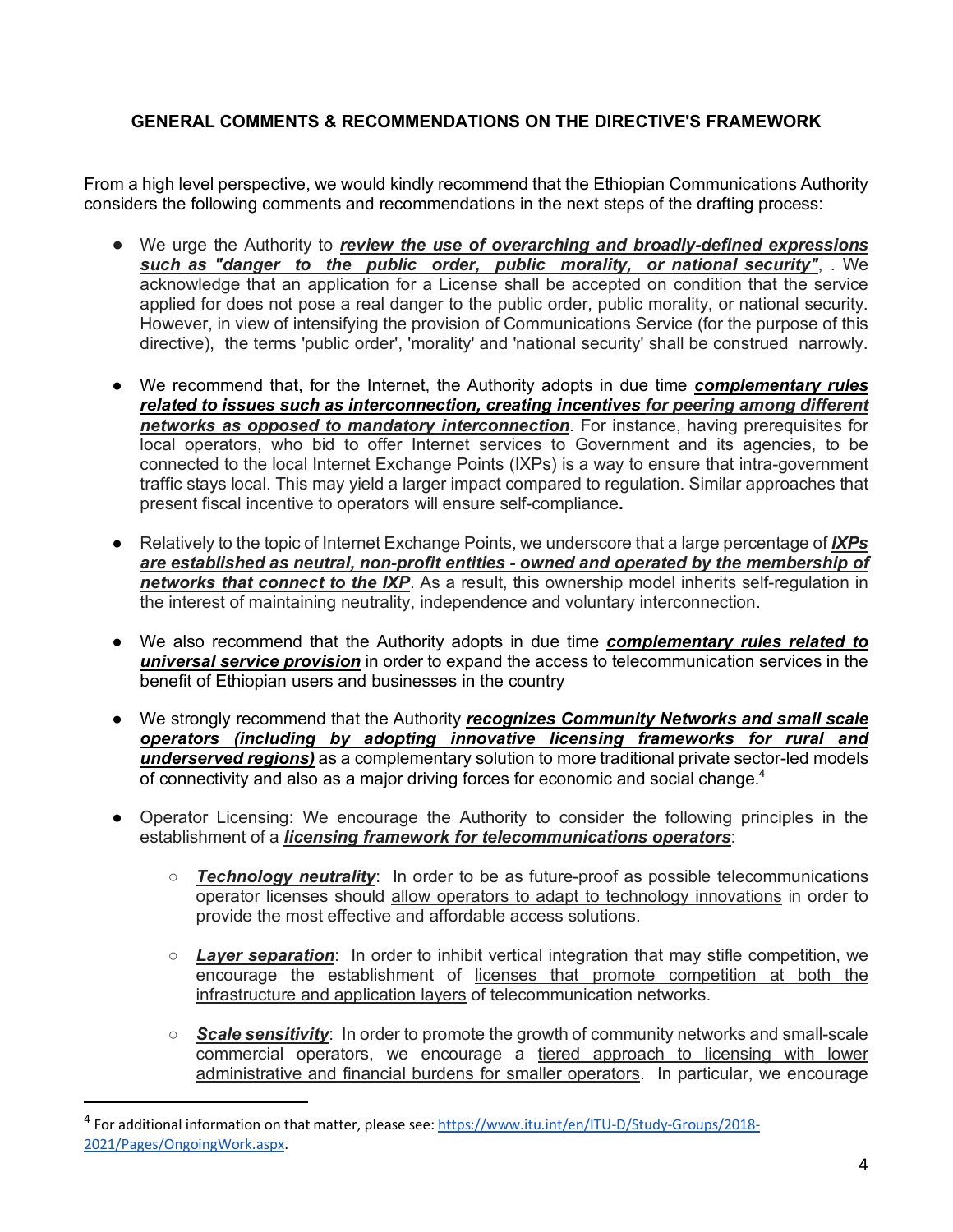the establishment of a specific license or alternatively license-exemption for non-profit network operators.

- Spectrum Licensing: We encourage the Authority to *develop innovative, transparent and accessible spectrum licensing schemes* that enable complementary local infrastructure solutions, such as Community Networks, access to radio spectrum for network service delivery. Those frameworks may include the following options for the consideration of the Authority<sup>5</sup>:
	- Provision within national IMT spectrum licenses that affirm the right of the regulator to grant additional authorisations to allow the use of licensed spectrum in underserved areas<sup>6</sup>.
	- $\circ$  Social purpose licensing of IMT spectrum in rural areas<sup>7</sup>
	- License exempt use of ISM frequencies, in particular but not limited to Wi-Fi spectrum in 2.4GHz and  $5.8$ GH $z<sup>8</sup>$
	- Dynamic spectrum management approaches allowing secondary use of spectrum such as TV White Space technology<sup>9</sup>
	- Innovative licensing fees approaches for closing the digital gap
- In any case, we encourage the Authority to incorporate the input provided by written resources submitted by key stakeholders, such as local communities and working group members in unserved and underserved areas, who may have a better understanding of the local and regional needs.

See.https://www.ofcom.org.uk/ data/assets/pdf file/0022/32872/im.pdf for more detail.

<sup>&</sup>lt;sup>5</sup> Flexible spectrum licensing and usage, and spectrum sharing broadband network standards (such as TVWS, IEEE 802.22, IEEE802.xx,...) should be promoted by the authority to promote intelligent utilization of national spectrum resources and development of a heterogeneous wireless ICT service provider sector. This can be achieved by introducing emerging spectrum sharing technologies, such as unlicensed but managed spectrum licensing (TVWS & geo-location spectrum database assisted ), License shared access (LSA), Spectrum Access Systems (SAS), Opportunistic Spectrum Access (OSA/ISM),…), LTE\_unlicensed, as applied to heterogeneous mobile networks. This will lead to an efficient utilization of national spectrum resources and a spectrum innovation eco-system supporting the community network provision and accelerate socio-economic development of rural underserved communities. Supporting spectrum sharing and flexible spectrum management also makes network deployments future secure and ready for emerging 5G and beyond wireless networks.

<sup>&</sup>lt;sup>6</sup> As an example of this we refer to the following clause 4.2 in UK regulator OFCOM's licensing of the 800MHz and 2.6GHz bands:: "For the avoidance of doubt the Licences will not guarantee exclusive use of the spectrum awarded. In the future we may grant additional authorisations to allow the use of all, or part, of the spectrum, including the spectrum that is the subject of this Award Process. We would develop and consult on the conditions of use under any such additional authorisations in order to manage the risk of harmful interference"

 $<sup>7</sup>$  For further reference on the topic of social purpose licensing, see: Unleashing Community Networks: Innovative Licensing</sup> Approaches, page 9: https://www.internetsociety.org/wp-content/uploads/2018/05/Unleashing-Community-Networks\_Innovative\_Licensing\_Approaches-2.pdf. In the case of Ethiopia, it is really important that social purpose licensing schemes be designed to serve non- traditional network operators, such as community network operators, especially in rural unserved and under-served areas.

<sup>8</sup> Unleashing Community Networks: Innovative Licensing Approaches, page 10, https://www.internetsociety.org/wpcontent/uploads/2018/05/Unleashing-Community-Networks\_Innovative\_Licensing\_Approaches-2.pdf

<sup>9</sup> *https://techcentral.co.za/infographic-solving-broadband-access-for-sa-with-tv-white-spaces/98089/*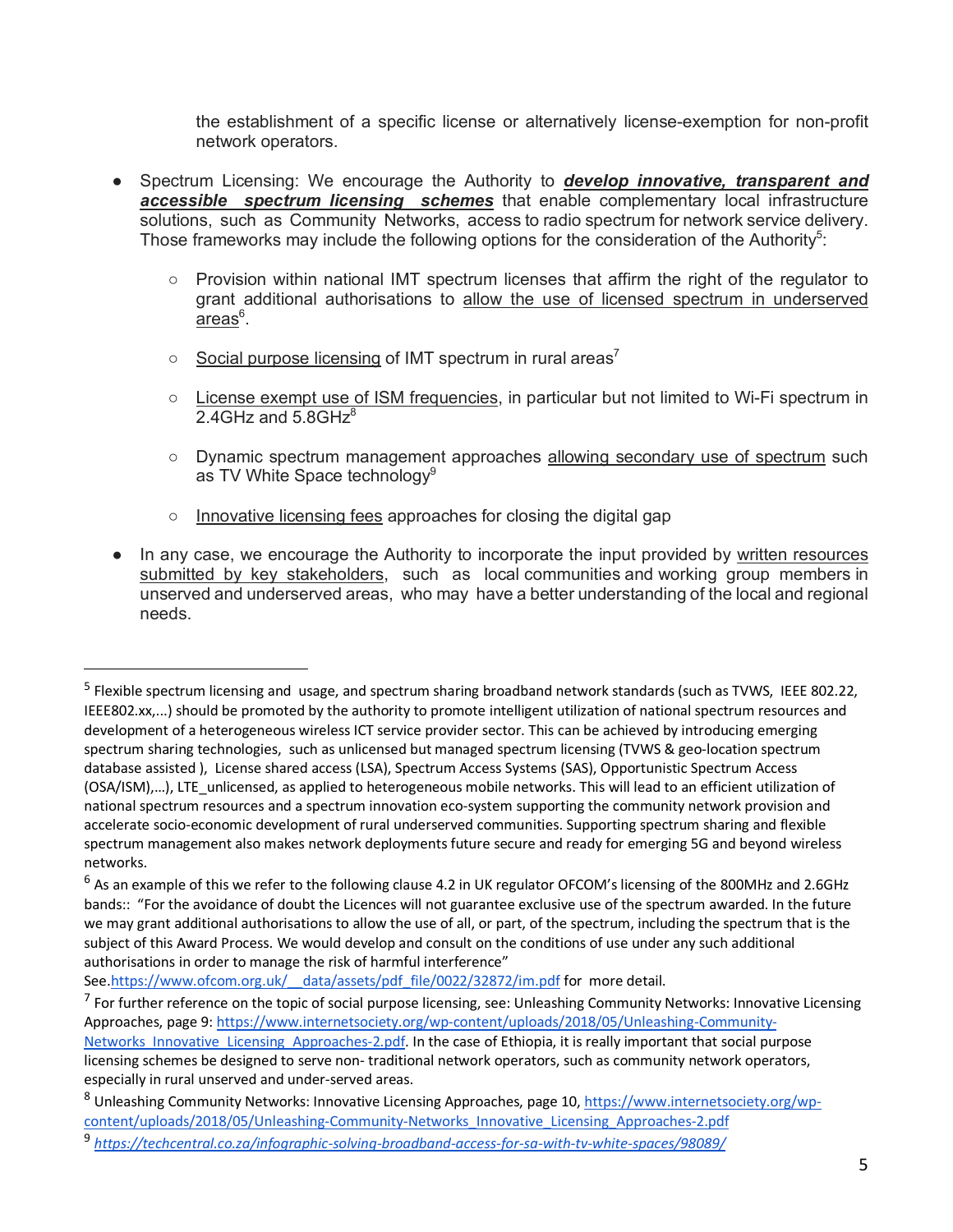#### **SPECIFIC RECOMMENDATIONS & SUGGESTED CHANGES TO INDIVIDUAL CLAUSES**

The items below indicate a group of suggested additions and modifications in terms of language in order to contribute with more granular interventions in the current existing text of the Directive.

**Note: in this document, we have adopted the following convention when we propose changes in the draft directive:**

- **Deletions to the original draft directive are indicated with a strikethrough of the text to be deleted**
- **Additions to the original draft directive are indicated by putting in bold and undeligning the text that we want to be added**

#### **Part One - On Definitions**

- We recommend the addition of the following definition: *"Internet Exchange Point: An Internet Exchange Point (IXP) is a network facility that enables the interconnection of more than two independent Autonomous Systems, primarily for the purpose of facilitating the exchange of Internet traffic."*
- We propose the following change to item 2(10) [deletion: strikethrough, addition: bold and underlined]: "*Internet Exchange Point (IXP) License: Internet Exchange Point (IXP) License: means a License issued by the Authority for provision of physical infrastructure through which Internet service providers (ISPs) exchange Internet traffic between their networks (autonomous systems) Internet networks (autonomous systems) exchange traffic."*

#### **Part Two - On Licensing Requirement, Process, and Exemptions**

- With the aim of enabling the growth of the local ICT private sector industry, we recommend *providing priority privileges for Ethiopians with regard to ownership of licenses* for telecom operation and services provided under the category of 'CLASS LICENSES'.
- With the aim of *encouraging local ownership and participation of the Ethiopian ICT private sector in the telecom market*, the licensing framework for telecom operation and services under the category 'INDIVIDUAL LICENSES' needs to include requirements for upcoming national telecom operators (foreign companies) including the following :
	- To float at least 10 to 20 percent of their shares to Ethiopians (local ICT companies) within a specified period of acquiring the license. Such joint venture mechanisms will facilitate technology and knowledge transfer to enhance the technical and managerial skills of Ethiopians and local companies.
	- At least 50 per cent of the board should be Ethiopian Nationals/ Ethiopian descent.
	- Unless the operator proves that there is no Ethiopian with the skill set for a specific position, they should not be allowed to hire non-Ethiopian national/Ethiopian descent.
	- 4 Call center service license' definition above needs to include any business process that can be done by phone, web or email to be outsourced to other service centres. Given the important principle of licensing related to service and technology neutrality, it would be useful not to limit the call center service definition to telephone only.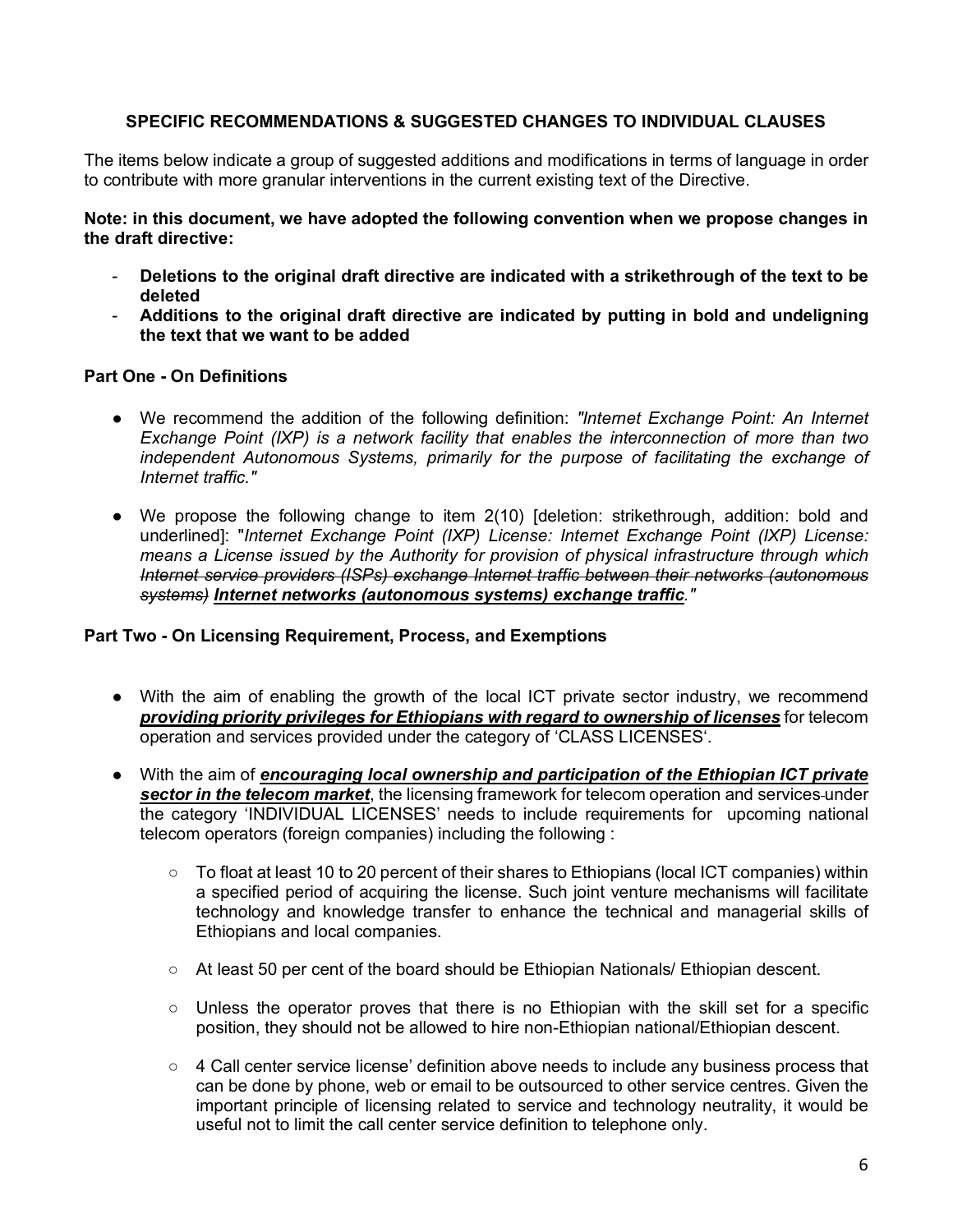- Propose the following addition to item 5(1) [bold and underlined]: "*No person shall operate a Telecommunications Service or Network without obtaining a License or granted a license exemption consistent with this Directive or any other regulation."*
- Propose the following addition to item 5(2) [bold and underlined]: *"No person shall use the Radio Frequency Spectrum without obtaining a License from the Authority, consistent with the Proclamation and this Directive, unless when using license-exempt frequencies as defined herein or in other relevant directives."*
- We propose the following addition to item 6(1) [bold and underlined]: *"(...) pursuant to open and transparent Multi-Stakeholder Consultation (including but not limited to all current license holders as well as relevant civil society organizations and groups) (...)"*
	- *We recommend adding the following item after 6(1): "This license targets persons that may wish to connect specifically defined communities and not-for-profit social-purpose organizations to telecommunications services. A community shall, for this purpose, include a group of persons living in the same geographical location, having particular characteristics and interests in common."10*
- We propose the following change to item 6(2) [deletion: strikethrough, addition: bold and underlined]: "Such an exemption shall not jeopardise the Authority's mission -to promote fair *competition and investment in the sector as presented in point 3 of the present Directive."*
- We propose the following change to item 6(3) [deletion: strikethrough, addition: bold and underlined]: *"The Authority shall, before granting an exemption order, ensure that the service to be provided will not interfere or cause harm to Telecommunications Service providers other active telecommunication services or consumers."*
- $\bullet$  We suggest the following complement for item 6(4): the authority should grant exemption licensing requirements for community network providers with fewer than 5,000 users in rural unserved or underserved areas. Moreover, CN providers must notify the authority of their intent to provide service and comply with certain equipment authorization rules in line with article 6(3).
- We recommend that the ECA should be able to align the text of the Directive to the Sustainable Development Goals (SDGs)<sup>11</sup>. In order to do that, we propose the following addition to item "6" [bold and underlined]: 6(5) The need to align ICT deployment in Ethiopia and the achievement *of universal coverage of basic ICT services in the areas of health, education, finance, transport sector and energy, in the terms of the Sustainable Development Goals.*
- We suggest keeping item  $7(1)$  as it currently stands in the document.<sup>12</sup>

 $10$  Uganda provides currently this type of license:

http://www.connectingafrica.com/author.asp?section\_id=761&doc\_id=757077&print=yes

 $11$  For instance: New entrant licensees and technology providers should (1) support local ICT industry growth; (2) be involved in the local ICT education institutes; (3) support digital start-ups based on locally relevant student projects; and among other things (4) be involved in public and private sector supported digital literacy campaigns. For a full description of the SDGs, please see: https://sustainabledevelopment.un.org/sdgs.<br><sup>12</sup> For the record: "7(1) A License issued by the Authority shall authorize its holder to own and operate a

*Telecommunications Network, and/or provide a Telecommunications Service as prescribed in the License conditions and terms."*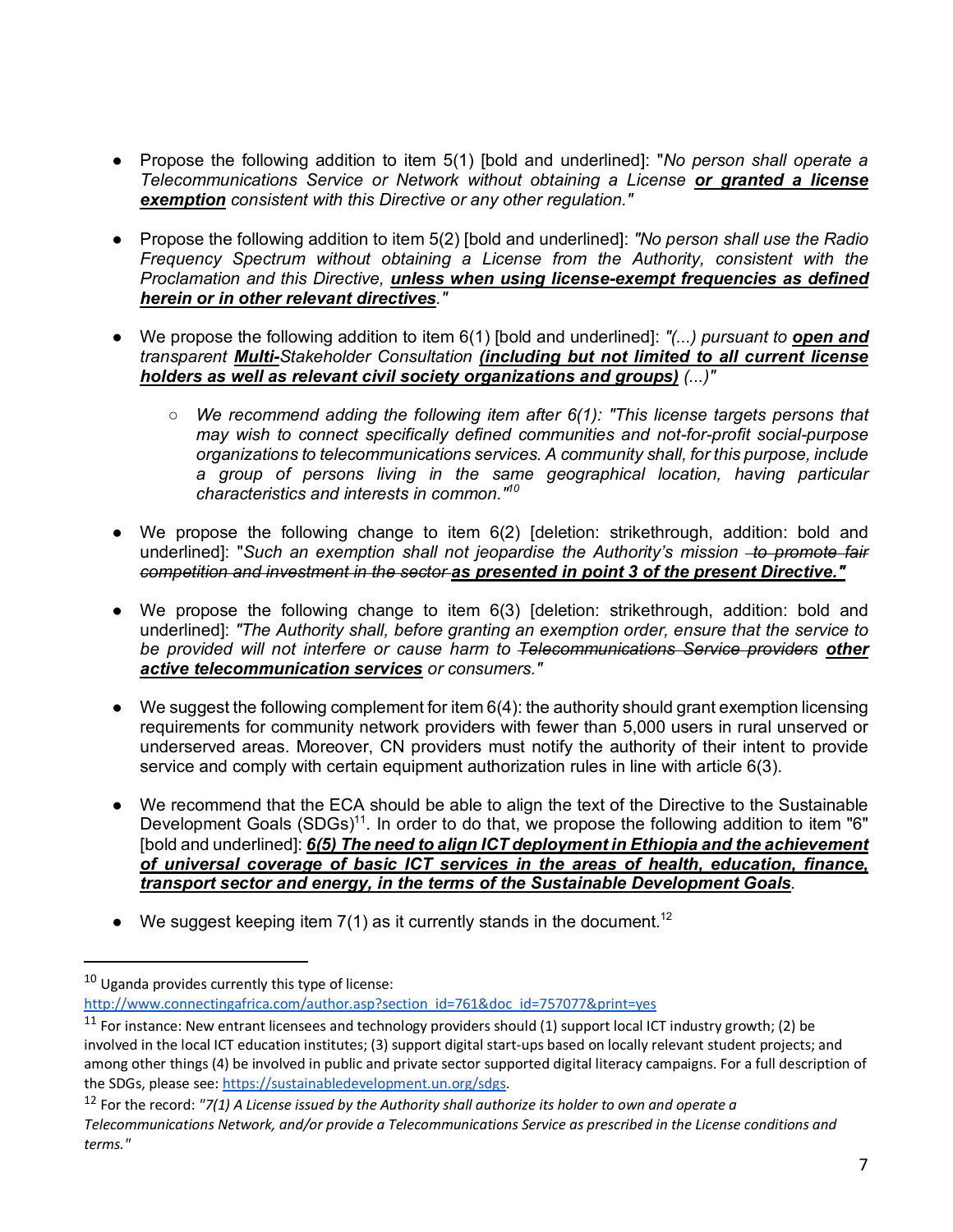- $\circ$  After item 7(1) and before item 7(2) as they currently stand in the document, we propose the following addition [bold and underlined] : *"7(x) The Authority shall, before granting a license, ensure that the service to be provided will not interfere or cause harm to Telecommunications Service providers other active telecommunication services or consumers."*
- We propose the following addition to the wording of what currently stands as item 7(2) in the document [bold and underlined]: "*A Licensee shall not provide any service or operate any facility that is not expressly stated in its License, unless when those activities are not directly connected to the purposes of the license."*
	- After item 7(2) and before item 7(3)*, we propose the following addition [bold and underlined] : "7 (x) The Authority shall consider allowing the Licensee a maximum of (6) months period until the definite receipt of the respective license.")*
- $\bullet$  We suggest the following complement for item 7(3)<sup>13</sup>: consider allowing the provider of the service therein referred to operate for an additional period of (6) months until the definite receipt of the respective license.
- Propose the following change [deletion: strikethrough] 8(2): "*An application for a License shall only be valid, if the applicant: (...) c) Possesses sufficient financial capacity to roll-out and operate a network and/or provide long term Telecommunications Service to the satisfaction of the Authority (...)"*
- In item 8(2)(c), bearing in mind the recommendation above that suggested the adoption of a *"tiered approach to licensing with lower administrative and financial burdens for smaller operators",* we recommend that the Authority do not restrict the evaluation of a license application solely on the basis of financial sustainability, but also on other criteria such as the relevance of the telecommunication network or service for closing the digital gap as well as its aggregated contribution for local economic and social development, especially in rural and under-served areas.
- In item 10(2), we recommend extending to 20 working days the number of days given for applicants to provide additional information and documents upon a request made by the Authority.

#### **Part Three - On Individual Licenses**

- Propose the following addition to 15(2) [bold and underlined]: *"An applicant shall pay the relevant License fee within thirty (30) days of the receipt of the Offer Letter, with the exemption for cases covered by a Social Purpose License."*
- Still, relatively to IXPs, we would like to call the attention of the Authority for the unintended consequences that may arise proposed licensing requirements remain as they stand in the text of the Draft Directive under consultation:
	- Classifying IXPs under the Individual Licenses category may subject them to highly restrictive and stringent licensing methods.

 <sup>13</sup> To keep track of the change, we refer to this item: *"7(3) A person or entity providing a service or facility that has not been designated as a licensable Telecommunications Service shall immediately cease from providing the service or facility once it has been designated as a licensable Telecommunications Service."*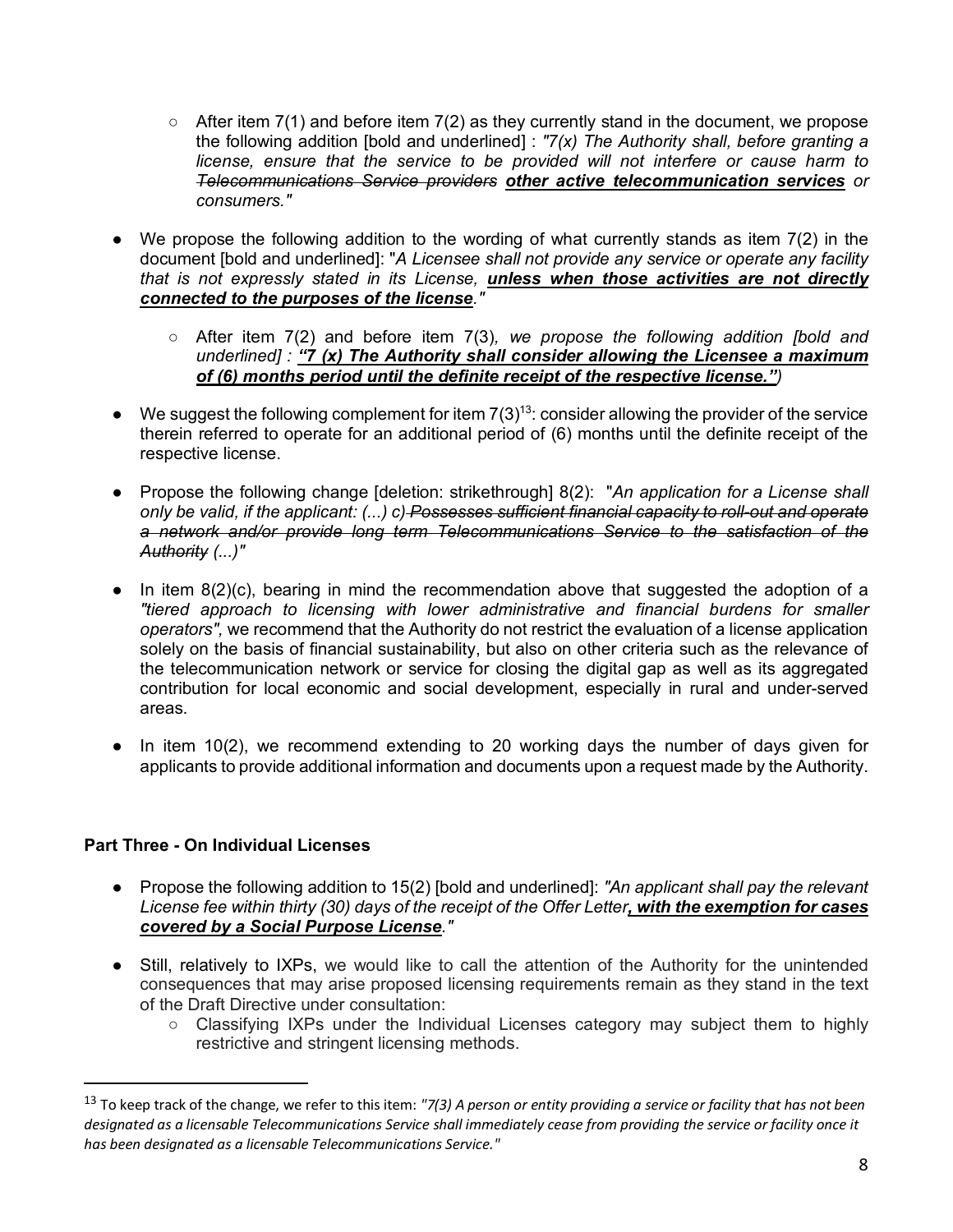- Barriers to IXPs can deter local content production and hosting which requires expensive international links to access.
- Eliminating barriers to entry for new IXP(s) in any market and avoiding the creation of an IXP monopoly also provides checks and balances complacency. This ensures competition and continued innovation of the IXP(s).
- Licensing an IXP to operate may not encourage or promote local peering.

#### **Part Five - Radio Frequency Spectrum Licenses**

- We encourage the Authority to adopt "use it or share it" provisions for unserved and underserved regions to ensure that the goal of affordable access for all is addressed.
- We propose the following change to item 32(1) [deletion: strikethrough, addition: bold and underlined]: *"Where a Licensee fails to renew its Radio Frequency Spectrum License, the Authority shall issue a reminder notifying the Licensee of the expiration of the Radio Frequency Spectrum License and demanding that an application for the renewal of License with the necessary payment be made within fourteen twenty (14 20) working days."*
- We recommend adding an item under "33. Radio Frequency Spectrum Usage" to provide a definition of "efficient spectrum usage", where the Authority clearly states **"the need to assert efficient usage in an open, bottom-up and transparent way with the support of local stakeholders, including with the support of the private sector and civil society organizations, and the use of technologies such as the GLSD14 to identify unused spectrum and coverage gaps".** In order to complement that specific clause, we further recommend that in calculating the spectrum usage fee, the Authority should adopt parameters such as the size of the area being covered, and whether the area is urban or rural or whether the spectrum sharing is enabled.
- We suggest the addition of a section under Part Five that specifically signals intent to enable the use of license-exempt spectrum. We propose that frequencies in 2.4GHz and 5.8GHz that are used around the world for WiFi technologies be specifically recognised for their potential to deliver broadband both as an Access Point technology and as a technology for Point to Point (PtP) and Point to MultiPoint (PtMP) broadband backhaul. We suggest that regulations differentiate power output levels for these different use cases of WiFi in order to maximise their utility for broadband access. See Annex 1 for more detail.

#### **Part Six - Cancellation and suspension of licences**

● We recommend adding an item under 34(2) with the following cause for the revocation of a license: *"If the Licensee fails to provide the proposed services to the majority of geographic regions described in the license application."*

 <sup>14</sup> For further information on GLSD Technologies, please see: http://dynamicspectrumalliance.org/wpcontent/uploads/2019/03/DSA\_DB-Report\_Final\_03122019.pdf.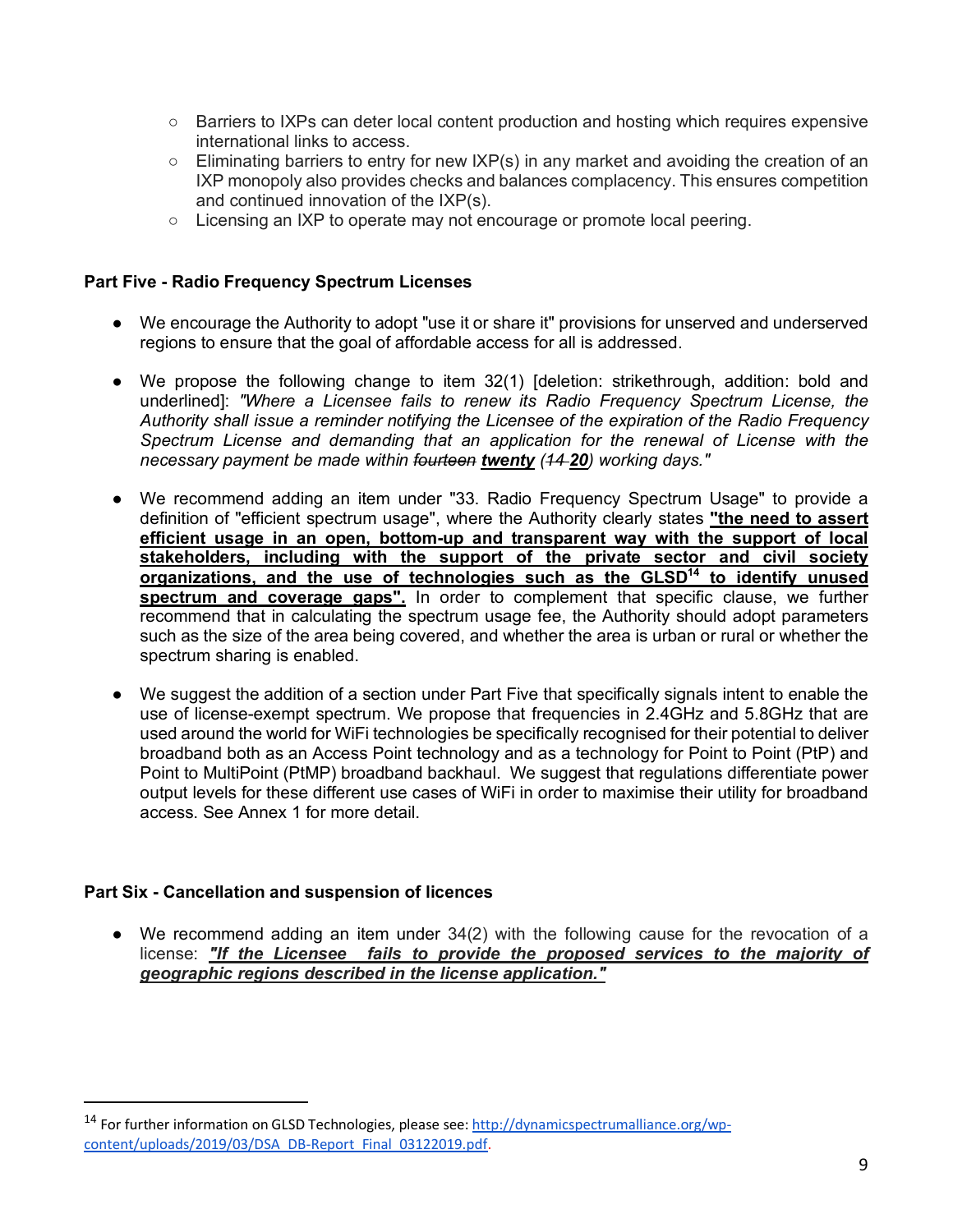#### **FINAL REMARKS**

We are happy to provide the Ethiopian Communications Authority with further information and resources related to the considerations above, the scope of work and deliverables of the Telecommunications Licensing Directive No. 1/2020.

As a final comment on the topic under consultation, we would like to underscore that unlike the banking and financial sector which has been open for local private sector investment for the last over two decades, the telecom sector has been maintained under government monopoly without being open to either local or foreign investment. While it contributed for government investment on infrastructure to expand coverage and reach out to the rural areas, one has to recognize that it is not enough and much more needs to be done to connect the unconnected in the Country.

Also, there have been little opportunities for Ethiopians Nationals/descendents to participate in the national ICT industry. Hence, Ethiopians are tremendously disadvantaged to compete in the privatization of the Ethiopian telecom industry. Independently from the results achieved with the adoption of the Telecommunications directive, it is important that the Authority facilitates the creation of a competitive local ICT private sector and guarantees its sustainability. The government in partnership with the banking and financial institutions and other international funding institutions needs to make funding available for Ethiopian start-ups and tech hubs to participate into the provision of telecom network & ICT services.

Furthermore, it is important to encourage and incentivise both the incoming/incumbent licensee network providers and local start-ups to preferably use and deploy green and energy efficient network technologies.

Last, but not least, cyber security is of national strategic importance. In any case, we believe that cybersecurity oversight requirements for the operation of telecommunication services should be proportional to the scope and scale of the network.

Again, we appreciate the opportunity to contribute to this important work and are looking forward to contributing to the next phase of the process.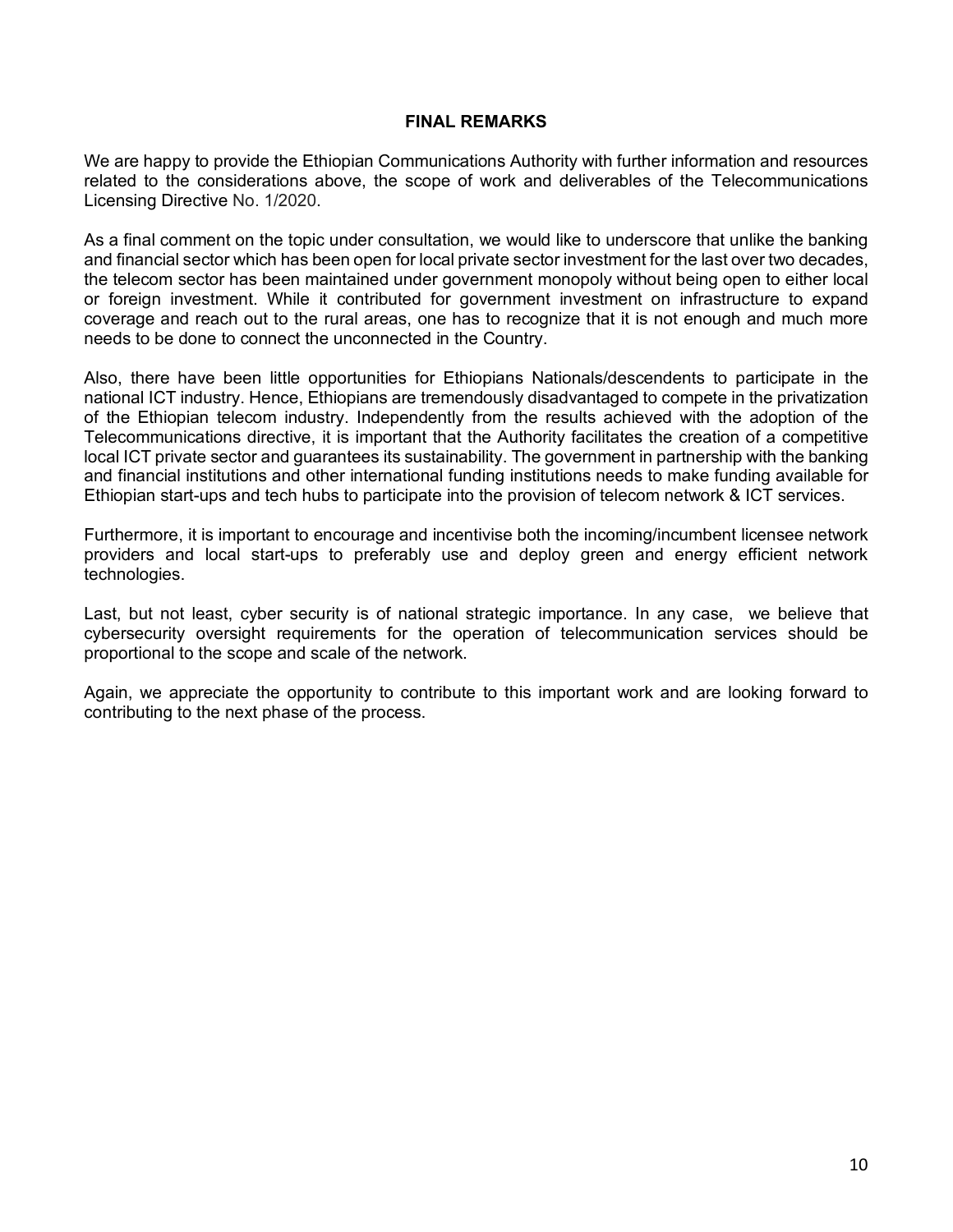#### **APPENDICES / ANNEXES**

#### **Appendix I - The Role of Internet Exchange Points (IXPs) for the development of the Internet ecosystem at the national level**

A study of the Kenya and Nigeria IXPs in 2012 and 2020 respectively has shown the impact IXPs play in anchoring the development of the Internet ecosystem at the national level.

The Internet Exchange Point Federation (http://www.ix-f.net/ixp-definition.html) defines IXPs as a network facility that enables the interconnection of more than two independent Autonomous Systems, primarily for the purpose of facilitating the exchange of Internet traffic. In practice, the IXP provides neutral, reliable and scalable access to a standard Ethernet Switch. The IXP Switch is configured to offer OSI layer 2 functionality. This means that the networks connected maintain control of their network's reachability – or access other networks – across the IXP switch.

We request the Commission to consider any unintended consequences that may arise as a result of the proposed IXP licensing requirement. As proposed in the Telecommunications Directive, IXPs have been classified under the Individual Licenses category, whose license issuance is subject to highly restrictive and stringent methods. Experience has shown that barriers to entry through regulation could be detrimental to the establishment of IXPs and to the development of the local Internet industry. For instance, experiences drawn from South Africa and the UK show that the emergence of new IXPs without any regulatory barriers was instrumental in advancing the peering ecosystems. Further, in India and Egypt, where national IXPs are regulated, have been unable to realize local content development. Instead the majority of the local content is hosted outside of these countries. The reasons for content being hosted outside is due to lack of local content hosting providers - who emerge as a result of a vibrant local interconnection ecosystem that is anchored around the IXP(s). The knock-on effect from absence of hosting providers, is lack of investment in local carrier neutral data centers. The ripple effect is the inability for the local IXP and country to attract International CDNs to set up points of presence in the local market. The end result is that the majority of the Internet traffic consumed by users will have to be accessed through expensive international links. As a landlocked country, this will be at considerable cost to Ethiopia in the form of forex expenditure for payments of International links that are billed in major global currencies.

Most importantly, a larger percentage of IXPs are set up as neutral non-profit entities - owned and operated by the membership of networks that connect to the IXP. As a result, this ownership model inherits self-regulation in the interest of maintaining neutrality and independence. Most liberalized Internet markets have an initial IXP that serves as a positive indicator of a growing Internet economy. The maturity of the Internet peering ecosystem often results in the emergence of new private or community operated peering locations (IXPs) that offer choice to operators in that market. It is well documented that in the absence of alternative options, a single operator can become complacent. Therefore, eliminating barriers to entry for new IXP(s) in any market and avoiding the creation of an IXP monopoly is also a check and balance for complacency. This ensures competition and continued innovation of the IXP(s).

Further, licensing an IXP to operate may not encourage or promote local peering. In practice, Autonomous Systems that connect to local IXPs also consider the business implications for peering. For instance, it is common and accepted practice for a transit provider(s) not to peer with its customers at an IXP for two reasons. First, it is technically difficult for the transit provider to differentiate which traffic, destined to its customer, should go via the peering or transit link. Second, peering with a customer takes away the commercial incentive for the transit operator. Equally, connecting to an IXP does not mean that the network will announce all its networks at that location for business reasons. In other cases, networks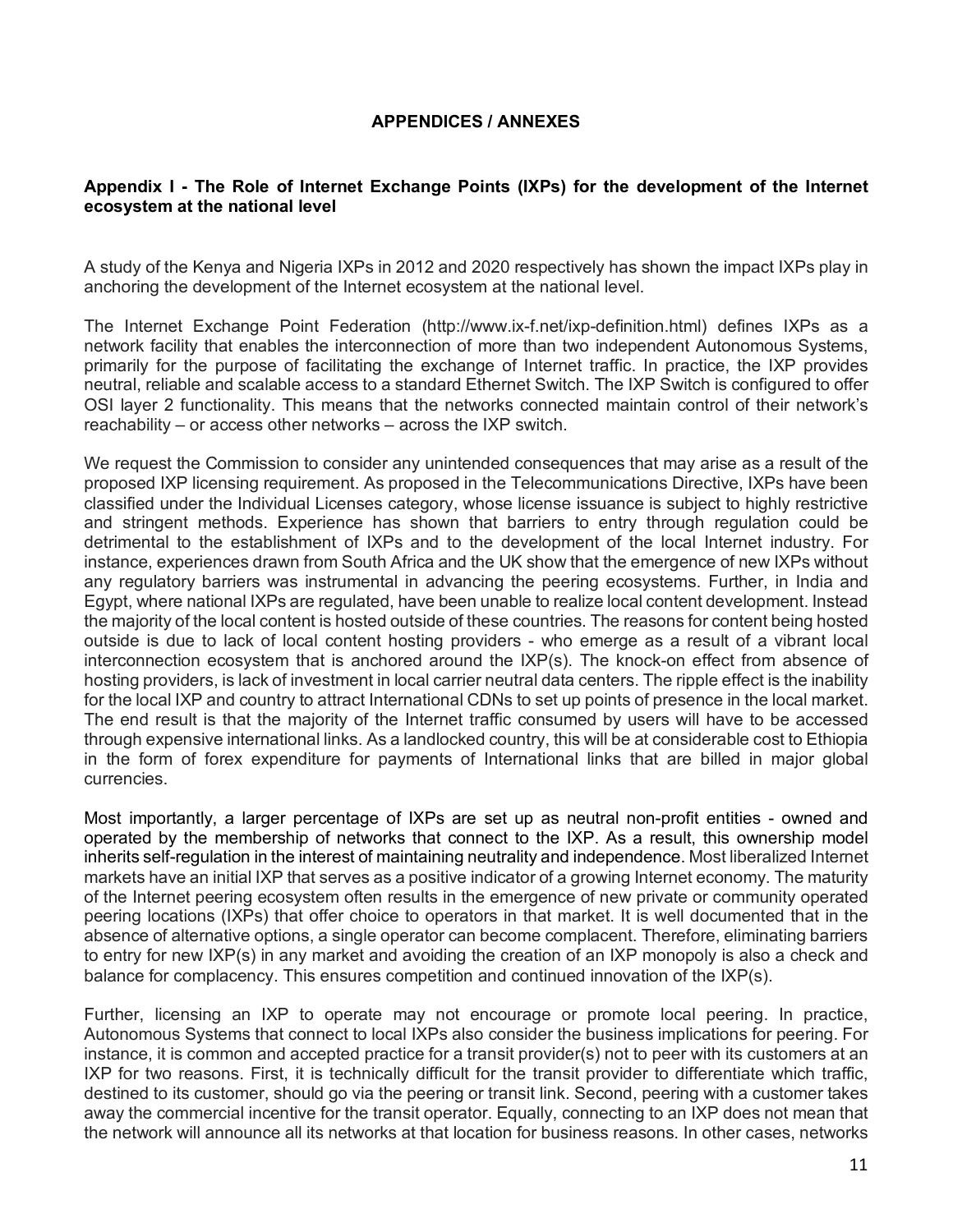can operate their links at near maximum capacity and fail to upgrade for various reasons. These issues make it difficult to enforce optimal peering for networks and especially those that feel compelled to be at peering locations they do not wish to be at. As a result, it may be more meaningful for policy and regulations to provide incentives for peering as opposed to regulation that is difficult to enforce.

An alternative approach is to offer incentives over regulation. For instance, having prerequisites for local operators, who bid to offer Internet services to Government and its agencies, to be connected to the local IXPs is a way to ensure that intra-government traffic stays local. This may yield a larger impact compared to regulation. Similar approaches that present fiscal incentive to operators will ensure self-compliance.

#### **Appendix II: Background to policies and regulations supporting community networks**

Different international organizations acknowledge the role of community networks in bridging the digital divide, and the type of policy and regulatory support they require.

The Broadband Commission, in its report "Connecting Africa Through Broadband: A strategy for doubling connectivity by 2021 and reaching universal access by 2030" assumes that *"connecting the last 15-20 percent of the population in rural and remote areas, depending on the population density level, requires innovative business models*" 15.

The Report of the UN Secretary-General's High-level Panel on Digital Cooperation, among the four factors to consider to promote inclusivity, it refers to more concrete solutions and considers that to "creating the foundation of universal, affordable access to electricity and the internet will often require innovative approaches, such as community groups operating rural networks, or incentives such as public sector support."<sup>16</sup>

This is consistent with earlier documents such as the Recommendation 19 ITU-D: Telecommunications for rural and remote areas - The World Telecommunication Development Conference<sup>17</sup> that includes the following recommendation:

"*that it is important to consider small and non-profit community operators, through appropriate regulatory measures that allow them to access basic infrastructure on fair terms, in order to provide broadband connectivity to users in rural and remote areas, taking advantage of technological advances*;"

Along these lines, the Broadband Commission also mentions community networks in 3 of its 8 steps within its Roadmap. Of particular relevance is, the text within "Objective 1 Ensure that the commercial broadband ICT market is open and structurally prepared for competitive" which within its "Immediate/Short-Term Actions" recommends "*Adopt open wholesale and retail telecommunications market entry policies, especially competitive and unified licensing regimes [...]. Such policies should also* 

<sup>&</sup>lt;sup>15</sup> Broadband Commission for Sustainable Development. 2019. Connecting Africa Through Broadband: A strategy for doubling connectivity by 2021 and reaching universal access by 2030. International Telecommunications Union *and* UNESCO. [Available https://www.broadbandcommission.org/Documents/working-groups/DigitalMoonshotforAfrica\_Report.pdf ]

<sup>&</sup>lt;sup>16</sup> Report of the UN Secretary-General's High-level Panel on Digital Cooperation. Available at:https://www.un.org/en/pdfs/DigitalCooperation-report-for%20web.pdf

<sup>&</sup>lt;sup>17</sup> ITU. 2017. World Telecommunication Development Conference (WTDC-17), Final Report. Buenos Aires, Argentina, 9-20 October 2017, International Telecommunications Union [Available https://www.itu.int/en/ITU-D/Conferences/WTDC/WTDC17/Documents/WTDC17\_final\_report\_en.pdf ]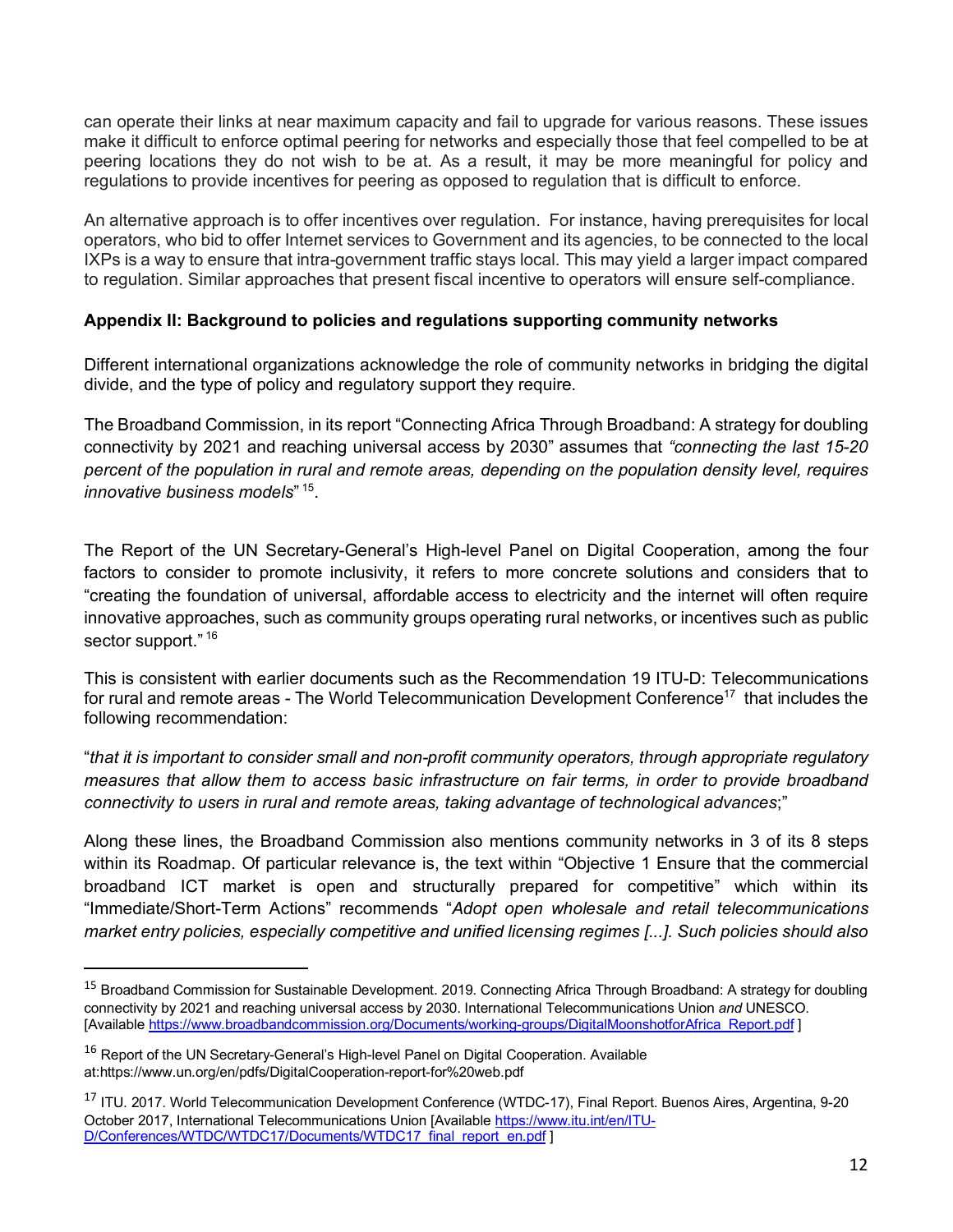*accommodate community and nonprofit focused network operators who offer services in underserved areas*".

Similarly, in a recent Declaration from the Specialized Technical Committee on Communications and ICT, African member states have directed the African Union to:

"*Promote the formulation of strategy and pilot projects for Unlocking Access to Basic Infrastructure and Services for Rural and Remote Areas including Indigenous Community Networks , and develop guidelines on legislation on deployment of technologies and ICT applications, to accelerate infrastructure role out in collaboration with ATU and other regional institutions*;" 18.

#### **Annex I - Why License Exempt Spectrum**

Excerpts of the study *"Innovations in Spectrum Management: Enabling community networks and small operators to connect the unconnected"* by Stephen Song, Carlos Rey-Moreno & Michael Jensen

*"The value of being connected to a communication network is steadily rising. And yet, half of the world population remains unconnected to the Internet. Traditional solutions are showing signs of having reached their limits. Attempts to address this problem, whether through universal service strategies/funds, private sector initiatives or philanthropy, have met with limited success.*

*This presents a conundrum for policy-makers and regulators where value continues to accrue to those*  with affordable access to communication infrastructure while the unconnected fall further and further *behind by simply staying in the same place. In order to address this issue, fresh thinking is required. (...)*

*In particular, regulators and policy makers are encouraged to consider evidence of innovative spectrum management in the following topics:*

- *The rapid spread of license-exempt spectrum use in the form of Wi-Fi is an important lesson about the power of frictionless innovation and about the pent-up demand for affordable Internet access. It makes sense for regulators to leverage this success by expanding the range of frequencies designated for license-exempt use, particularly in the 5 GHz and 6 GHz bands, and by further reducing tax and administrative costs associated with their use. Regulators should also consider increasing the power levels allowed when using directional antennas with Wi-Fi for fixed backhaul, recognising the reduced chances of interference with highly directional communication.*
- *In addition to the traditional Wi-Fi license-exempt bands, there are other bands that currently can*  be used without a spectrum license in many countries. Of particular interest are the 24 GHz band, *60 GHz (V-band) and from 71 GHz onwards (E-band), also known as mmWave as the wavelength of these higher frequencies is in the range of millimetres (mm). These frequencies could be used by small operators and community networks to provide "fiber-like" connectivity. Regulators and policy makers should consider enabling the use of these bands on a license-exempt basis.*
- *The reduced harmful interference from antennas that can focus wireless communication along very narrow beams/paths has led some regulators to expand the use of some bands, like the 11 GHz band for fixed PtP backhaul links. Regulators should consider the market availability of lowcost microwave solutions in 11 GHz and other frequencies and adapt regulation to encourage*

<sup>&</sup>lt;sup>18</sup> Report from the Third Ordinary Session of the African Union's Specialized Technical Committee on Communication and Information Technologies in Sharm El Sheikh, Egypt, from 22 to 26 October 2019

https://au.int/sites/default/files/decisions/37590-2019\_sharm\_el\_sheikh\_declaration\_-\_stc-cict-3\_oct\_2019\_ver2410-10pm-1rev-2.pdf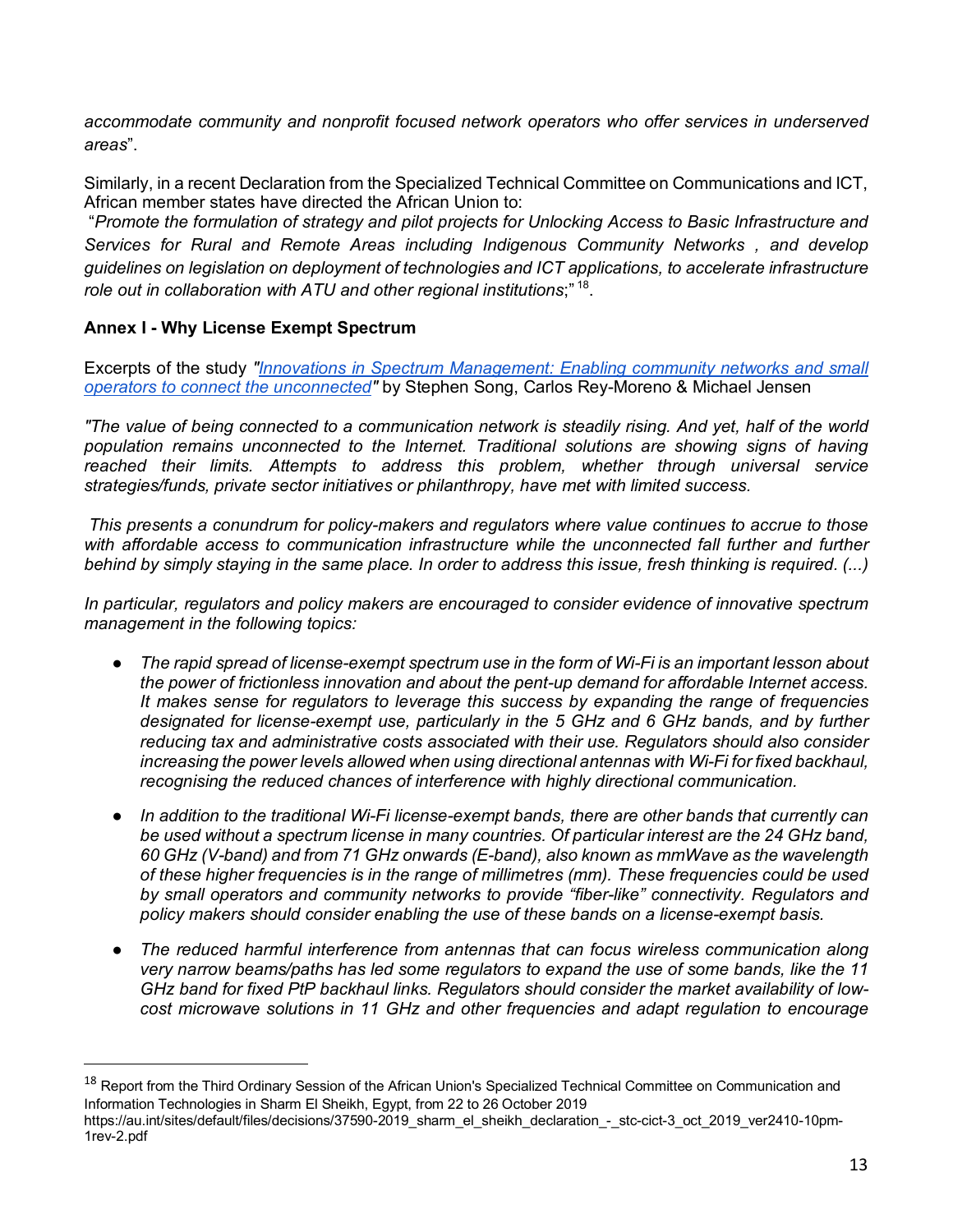*their uptake. This could take the form of a light-licensing scenario for the cooperative assignment of geo-located frequency assignments.*

- *Rising costs for exclusive-use, licensed spectrum, stands in stark contrast to license exempt spectrum that is available at no cost. Dynamic spectrum offers the opportunity to establish a middle ground between both. While TV White Space regulation has been implemented in a few countries, its real potential may yet to be realised as an affordable access technology in developing countries where UHF spectrum is largely unoccupied. Regulators should accelerate the adoption of TVWS regulation and explore the application of these management approaches to other frequency bands.*
- While demand for spectrum often exceeds its administrative availability in urban areas, large *amount of licensed spectrum lies unused in sparsely-populated, economically poor regions. A variety of low-cost 2G and 4G manufacturers have emerged in recent years that offer the potential to dramatically change the cost model for sustainable rural mobile network deployment. Regulators should consider frameworks for sharing spectrum for mobile network services in rural areas that may not have value for incumbent operators, but which will have a significant impact for small operators and community networks. An economic study to understand the economic cost of unused spectrum and approaches to incentivize its use would help to make the business case for this. This could lead to set-asides of small spectrum blocks for those providing affordable connectivity in underserviced areas. This could be a particularly effective strategy to ensure that the upcoming 5G spectrum assignments to do not lead to a deepening of the digital divide.*
- *Auctions as a strategy for spectrum assignment should be reviewed in terms of their role in increasing affordable access in underserved regions. Wholesale approaches to spectrum assignment targeted at difficult to serve regions should be explored. Similarly, more granular approaches to calculate the fees that operators need to pay to use spectrum can open opportunities for frequency reuse and provision of affordable access. The inclusion of factors like the location where the spectrum will be used and assigning smaller weights to the final fee when used in underserviced areas will incentivize the extension of the current infrastructure.*
- *Not all innovations in spectrum management need to come from national regulatory authorities and policy makers. Industry associations have the potential to become venues for self-regulation. They also play a key role in advocacy for spectrum regulation that is aligned with the needs of those providing complementary solutions for universal affordable access. One of the most innovative examples of self-regulation comes from managing the telecommunications infrastructure as a common-pool resource. This generates economies of scale and incentives for infrastructure sharing that contributes to the reduction of costs to the final user.*
- *The innovations presented in this paper should be included in an overall licensing framework that is conducive for small operators and community networks. High licensing fees as well as obligations attached to the license and compliance issues create a barrier for complementary operators to benefit from innovations in Spectrum.*
- *The rise of spectrum as a critical resource in the delivery of affordable access has led to the need for a more inclusive public debate. This places an obligation on regulators to increase transparency and communication with regard to spectrum management issues, licensing and telecommunication infrastructure in general. (...)"*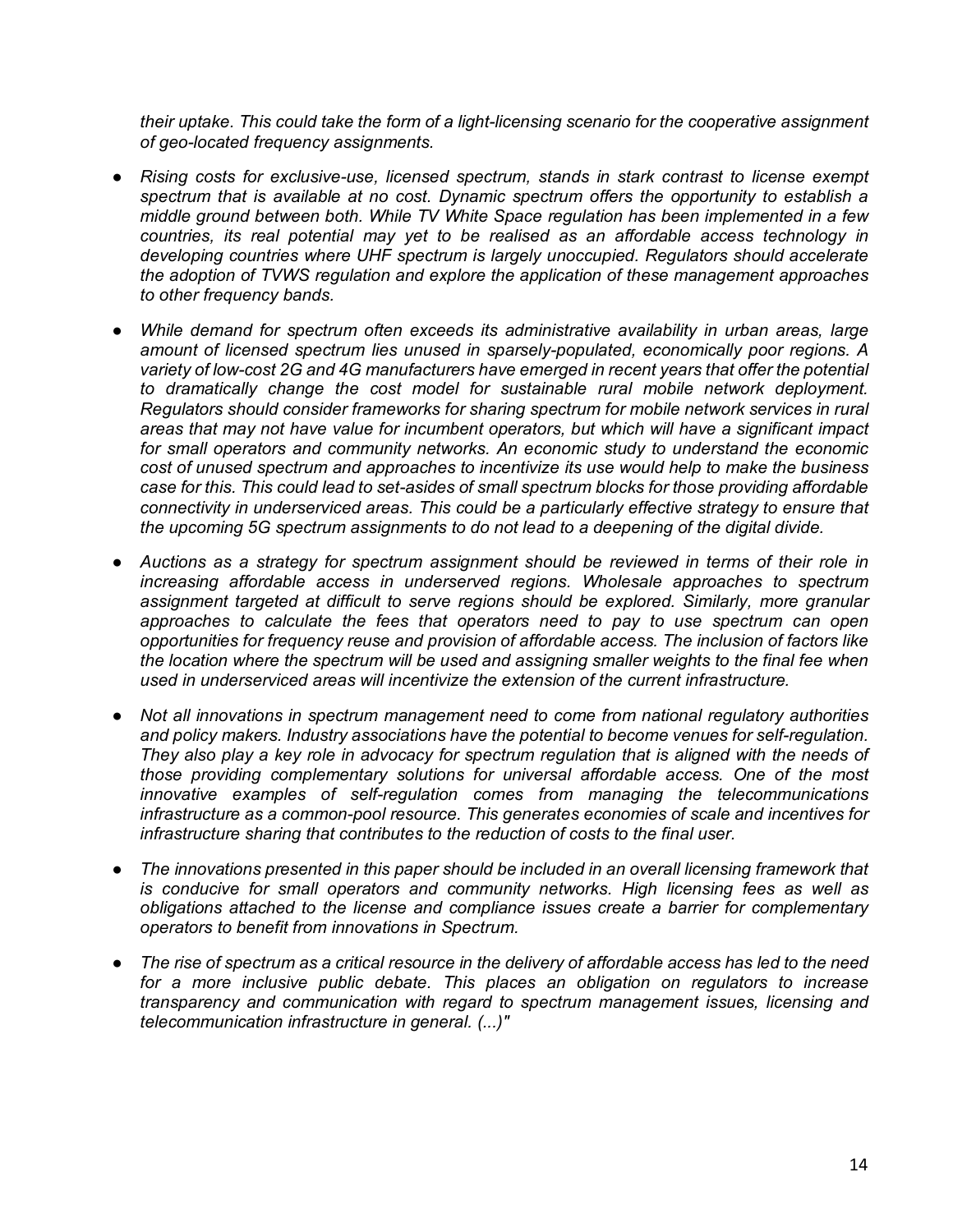#### **Annex II - Sources for further consultation**

- Policy Brief: Spectrum Approaches for Community Networks
- Infographic: Solving broadband access for SA with TV white spaces
- Study: "Broadband development and connectivity solutions for rural and remote areas".
- Study: Unleashing Community Networks: Innovative Licensing Approaches
- Study: Innovations in Spectrum Management: Enabling community networks and small operators to connect the unconnected
- Study: Supporting the Creation and Scalability of Affordable Access Solutions: Understanding Community Networks in Africa
- Study: Community Connectivity: Building the Internet from Scratch
- Book: Wireless Networking in the Developing World
- Book: TV white spaces: A pragmatic approach
- Report: Becoming Broadband Ready: A Toolkit for Communities
- Online Courses: Introduction to Network Operations; Building Wireless Community Networks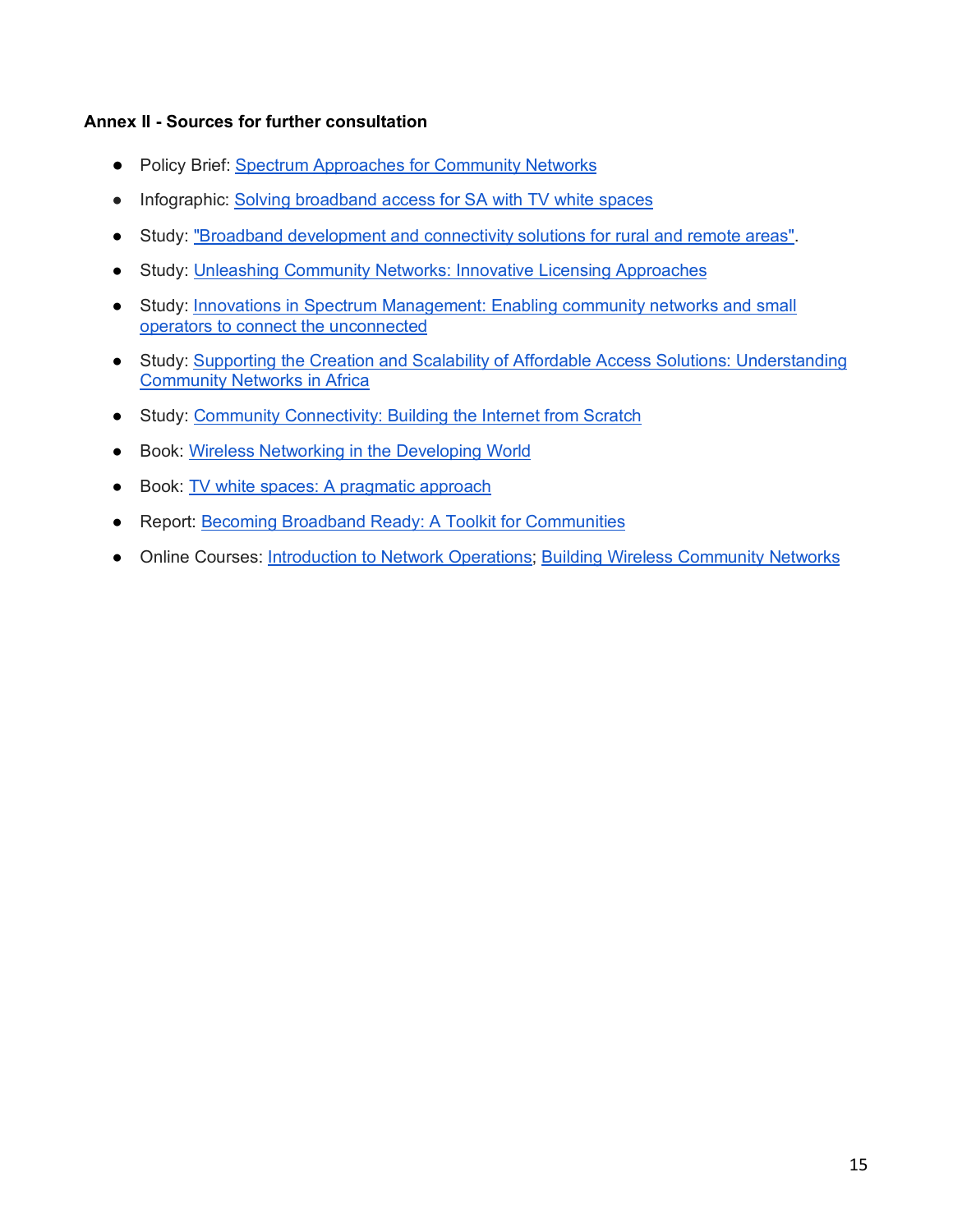#### **Annex III - ABOUT THE CONTRIBUTORS**

#### **Association for Progressive Communication (APC) – www.apc.org**

The Association for Progressive Communications is a global network of civil society organisations whose mission is to empower and support organisations, social movements and individuals in and through the use of information and communication technologies (ICTs) to build strategic communities and initiatives for the purpose of making meaningful contributions to equitable human development, social justice, participatory political processes and environmental sustainability.

#### **Bahir Dar ICT4D Information and Communication Technology for Development (ICT4D) Research Center**

Bahir Dar Information and Communication Technology for Development (ICT4D) Research Center is established with a view to promoting and advancing the role of ICT for change in the socio-economic landscape of the country. The research center runs five research groups i.e. mobile and wireless communication, Natural language processing, electronic services, Artificial Intelligence and privacy & security.

#### **Council for Scientific & Industrial Research,** www.csir.co.za

The Council for Scientific and Industrial Research, commonly known as the CSIR, is a world-class African research and innovation organisation established through an Act of Parliament in South Africa in 1945. The CSIR undertakes directed, multidisciplinary research and technological innovation that contributes to improved quality of life. CSIR acts as an accelerator of socioeconomic prosperity in South Africa and regionally through leading science & technology research & innovation. Collaboratively innovating and localising science & technologies while providing knowledge solutions for the inclusive and sustainable advancement of industry and society. The CSIR works with private-sector industry, state-owned companies, academia, government and other partners in Science & Technology innovations to develop new technologies locally, and localise emerging technologies in collaboration with industry, including those of the 4<sup>th</sup> Industrial Revolution (4IR) developed overseas.

CSIR has developed a research capacity in effective radio frequency spectrum utilization and telecom regulatory frameworks. CSIR contributes to standards for a new wave of emerging wireless technologies based on spectrum sharing, and community networks to enable affordable broadband & wireless ICT infrastructure. The CSIR works with international standardization organizations to address the underutilization of over 40-60% of spectrum allocated to existing services, due to the current static spectrum allocation. The CSIR has therefore developed innovative technologies for smart spectrum sharing and is willing to share and help telecom regulators the know-how to avoid wastage of one of the most expensive national resources: the radio frequency (RF) spectrum. The CSIR has developed intellectual property and internationally certified technologies such as the geo-location spectrum database (GLSD) for smart spectrum sharing. The CSIR GLSD can identify and automatically detect unused RF spectrum areas and intelligently allocate them for broadband internet services with minimum interference. CSIR is involved internationally in supporting emerging economy countries to accelerate deployment of affordable wireless ICT infrastructure and promote SMMEs providing broadband internet services. CSIR has built capabilities in affordable broadband connectivity, emerging technology regulation as contribution for the digital transformation of societies, digital inclusion and industrial beneficiation in the upcoming  $4<sup>th</sup>$  industrial revolution. The CSIR has supported SMME's to deploy TVWS broadband networks in rural underserved communities enabling digital inclusion and socio-economic development in Africa.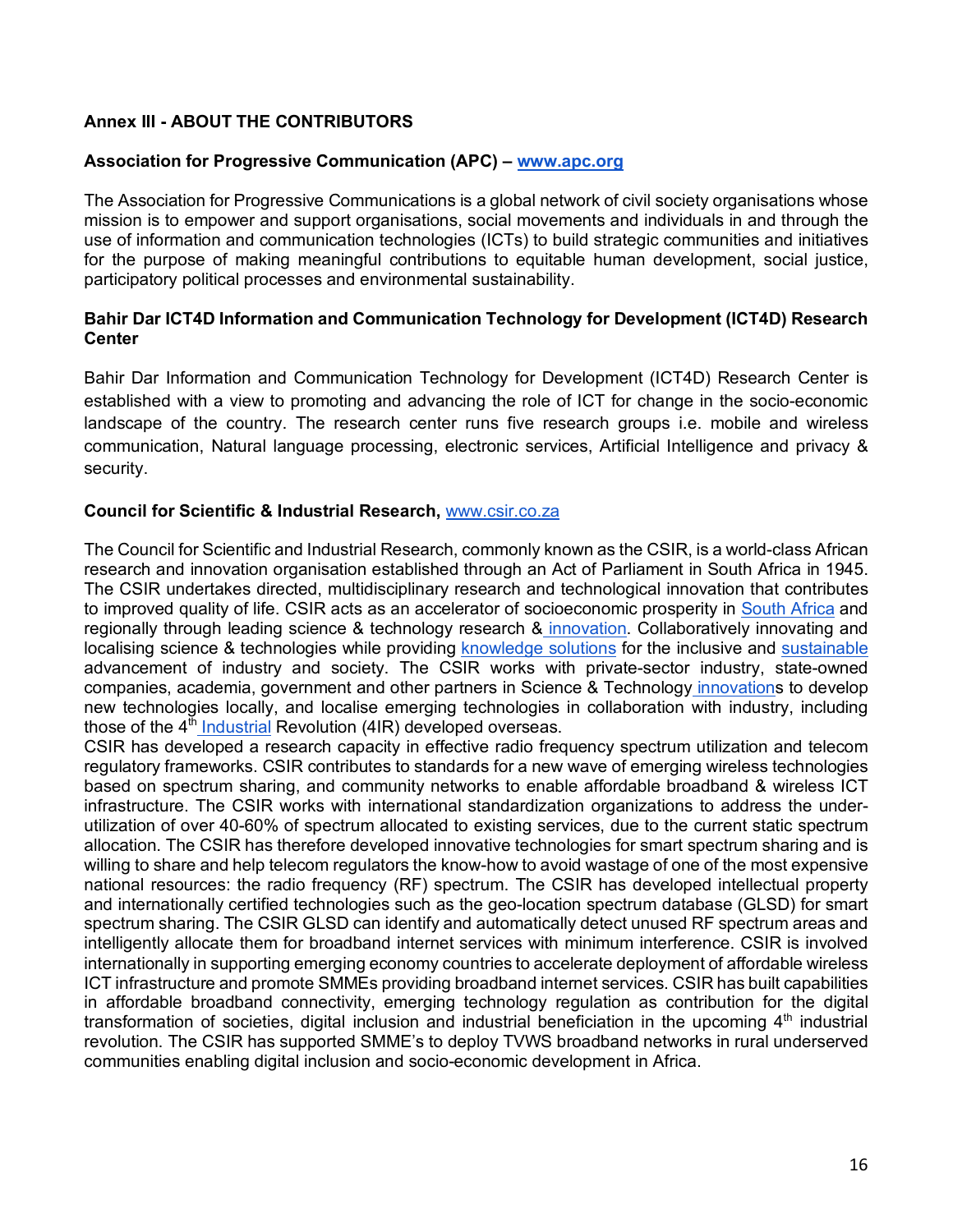#### **Internet Society Ethiopia Chapter – www.InternetSociety.et**

Internet Society Ethiopia Chapter (ISOC ET) is a national, non-profit, and multi-professional association established under the Ethiopian law. It is the officially chartered chapter of the Internet Society that aims to promote the development and use of the Internet as a resource to enrich people's life. The chapter advocates for open, globally-connected, secure and trustworthy Internet for everyone with a greater emphasis on addressing local challenges. The chapter was formed by a distinct combination of disciplines from academia and the technical community with memberships from all regions of Ethiopia and beyond. The chapter welcomes all individuals, organizations, and stakeholders with a desire to contribute to the advancement of Internet development in Ethiopia.

#### **Internet Society– www.internetsociety.org**

Founded by Internet pioneers, the Internet Society (ISOC) is a non-profit organization dedicated to ensuring the open development, evolution and use of the Internet. Working through a global community of chapters and members, the Internet Society collaborates with a broad range of groups to promote technologies that keep the Internet safe and secure, and to advocate for policies and infrastructure that enable universal access. The Internet Society also provides a corporate home for the administrative entity that supports the Internet Engineering Task Force (IETF).

Since our establishment 27 years ago, the Internet Society has been a leader in pioneering catalytic initiatives that range from capacity building, community support, and building and improving Internet infrastructure and resilience. As we work for an Internet that is open, globally-connected, secure, and trustworthy, the Internet Society has been collaborating closely with global, regional and local entities on the development of Internet infrastructure, technologies, open standards, and policy frameworks. In 2020, we will continue to work towards realizing our vision by building, promoting, and defending a bigger and stronger Internet. A stronger Internet is a precondition to the Internet's use and growth. A bigger Internet means not only increasing the reach and reliability of the Internet in the short term, but also ensuring the foundations for continued growth are solidly in place. Community Networks (CN) are a way to bridge the connectivity gap.

The Internet Society has a long history of making a difference in this area, and to meet current connectivity challenges we have worked to support CN deployments, create capacities in communities by training local people, built new communities of interest, and focused on changing policies and regulations to encourage the development and deployment of Community Networks. We have been working with partners to build Community Networks since 2010, and have continued year-on-year to scale our work and partnerships. Our Activities In the field has shown us the importance of reaching out to communities to get them involved in any effort that aims to bring connectivity to the unconnected, enabling alignment between project development and theneeds/ways of living in specific communities.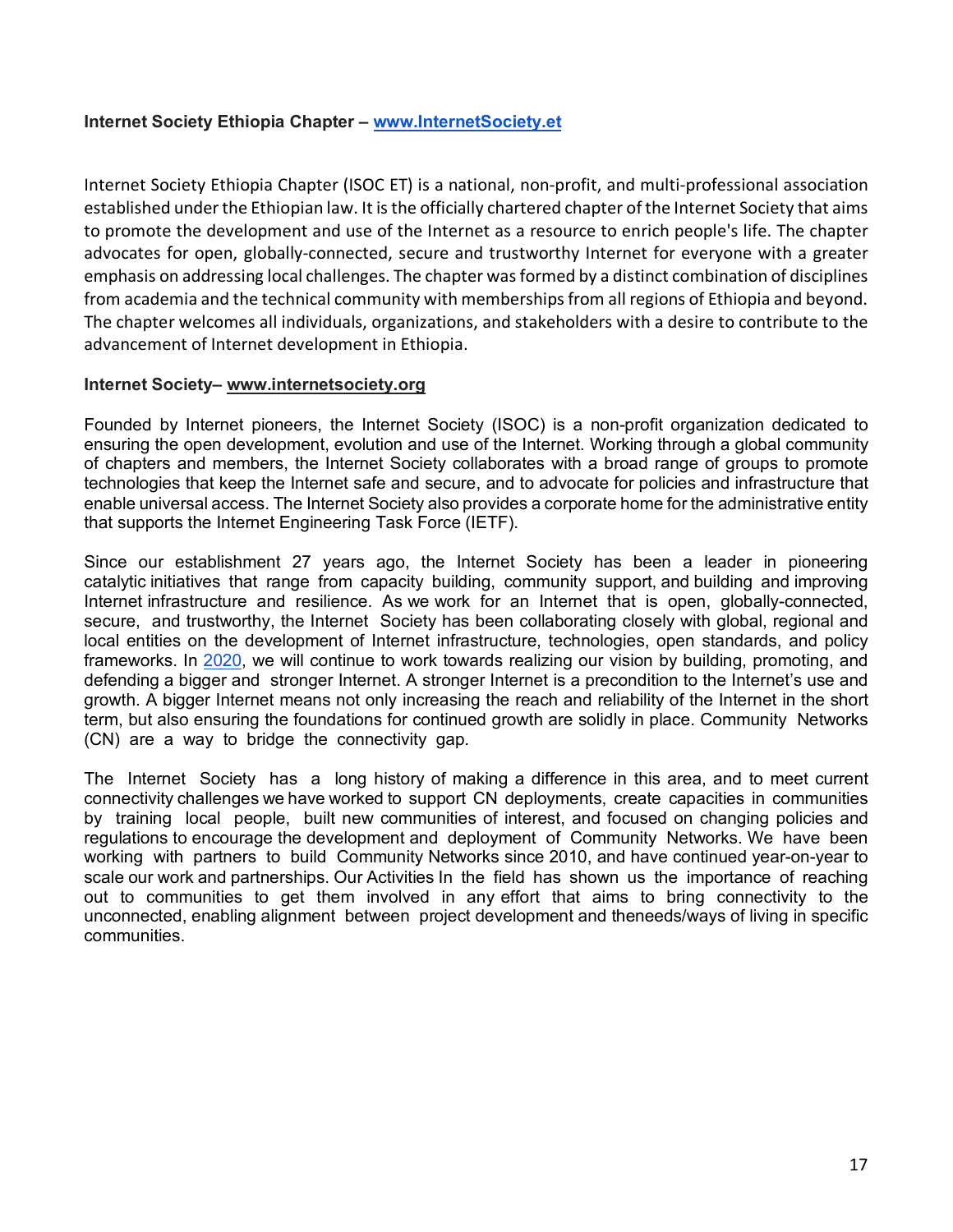#### **Network for Digital rights for Ethiopia - www.ndrethiopia.org**

Network for Digital Rights for Ethiopia (NDRE) is an open membership network working to advance digital rights in Ethiopia by creating awareness, establishing communities online and offline, influencing policy, laws and regulations that affect digital rights for the socio-economic advancement of Ethiopia.

#### **Annex IV- Process used by Internet Society Ethiopian chapter to review the draft directive**

Since an open, globally-connected, secure and trustworthy Internet for everyone is one of our core objectives as Internet Society Ethiopia Chapter, the privatization of Ethiopian telecom sector is one of the crucial topics that we as a chapter closely follow. Briefly following the public consultation call from Ethiopian Telecommunication Authority on the 27th of April, our chapter has put together a webinar that aimed at producing a collaborative comment to the draft directives.

We strongly believe that the upcoming telecom environment soon to be our official reality will only be as good as the regulation and policies put in place. So, Internet Society Ethiopia Chapter has taken its civil society role to call on its community and relevant stakeholders for a discussion on what matters to us as an Ethiopian. In this first historic online gathering, we were able to attract 197 unique registration from all around the world and employees from different sectors of the economy within and outside of Ethiopia.

| <b>Categories of Organization</b>                       | <b>List of Organizations</b>                                                                                                                                        |
|---------------------------------------------------------|---------------------------------------------------------------------------------------------------------------------------------------------------------------------|
| <b>Ethiopian Law Offices</b>                            |                                                                                                                                                                     |
| <b>Ethiopian Private Banks</b>                          |                                                                                                                                                                     |
| <b>Ethiopian Private Technology</b><br><b>Companies</b> |                                                                                                                                                                     |
| <b>Ethiopian Universities</b>                           | Addis Ababa University, Bahirdar University,<br>University of Gonder, Addis Ababa Science and<br>Technology University, Wolkite University,<br>Diredawa University, |
| <b>INGOs working in Ethiopia</b>                        | <b>USAID, NRC, United Nations</b>                                                                                                                                   |

*Table 1: Categories of Organization from which our first webinar participants belong to*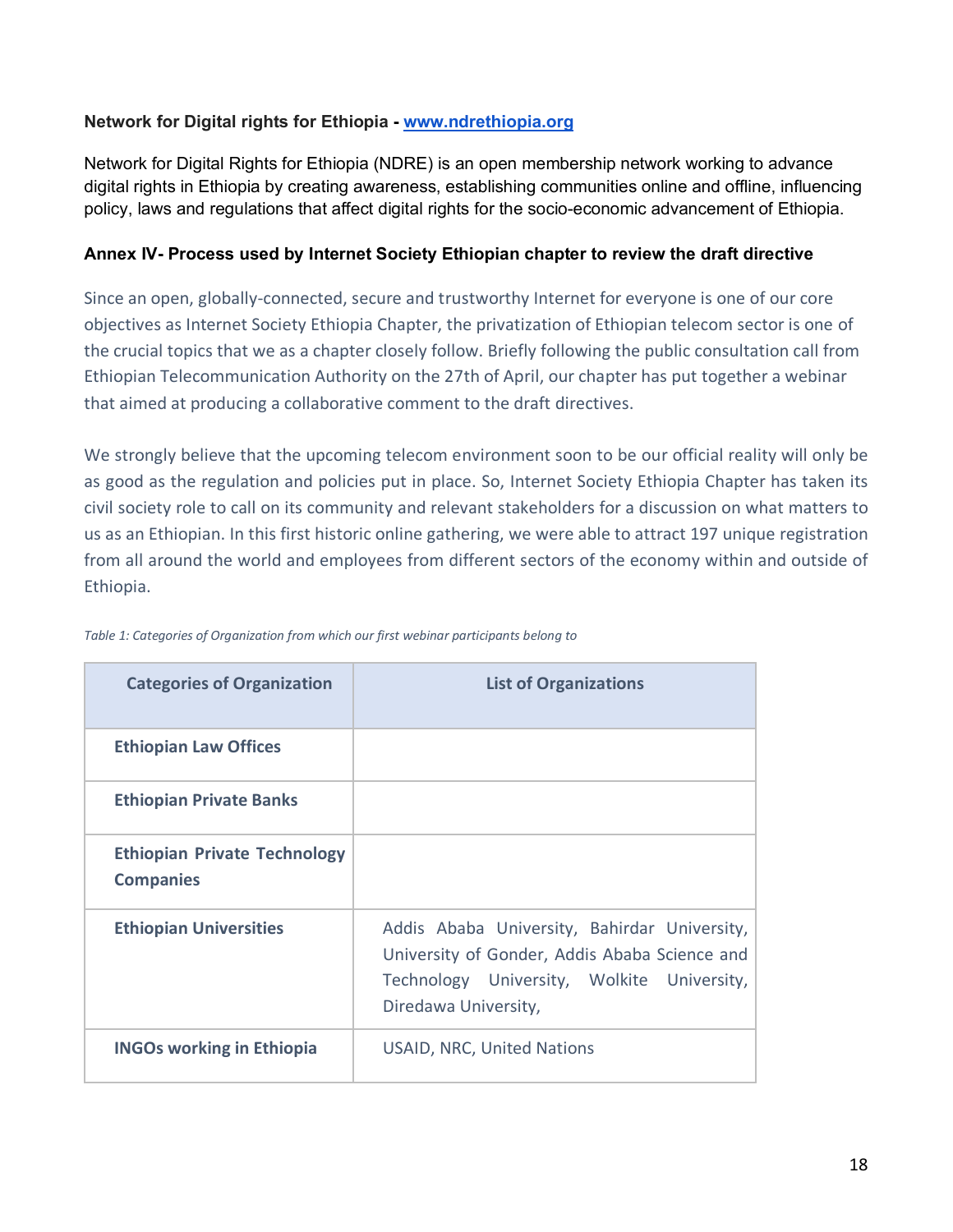| <b>Ethiopian</b><br><b>Institutions</b> | Government | Ethiopian Gov Institutions (Ministry of Finance,<br>Civil Service Commission, EEP, Ethio telecom and<br>MINT) |
|-----------------------------------------|------------|---------------------------------------------------------------------------------------------------------------|
| <b>External Organizations</b>           |            | Facebook, Microsoft, Telus, VISA, Huawei,<br>African Union Commission, World Wide Web<br>Foundation           |

The first session mainly intended to give a highlight on the process of the privatization and invited Ethiopian telecom and legal experts to weigh in their opinion. It finally gave a focus direction on three of the below most crucial topics for the chapter to focus and make a contribution.

- Privileges of Ethiopian in the Telecom Sector
- Rural Connectivity
- Consumer Right Protection

The chapter later on created three subgroups to address each topic and conducted several independent meetups that work toward reviewing and commenting on the draft directives. In doing so, as a newly formed association, We have learned the potential of brainstorming and collaborative working for a common objective; contributing towards a better regulatory framework in the Ethiopian telecom industry.

#### **Annex V- Participants of Internet Society Ethiopian Chapter process**

| <b>First Name</b> | <b>Last Name</b> | <b>Job Title</b> | Organization                           | <b>City</b> | <b>Country/Region</b><br><b>Name</b> |
|-------------------|------------------|------------------|----------------------------------------|-------------|--------------------------------------|
| Melaku            | Beshah           | Country Director | Excellerent<br>Technology<br>Solutions | Addis Ababa | Ethiopia                             |
| Tomas             | Lamanauskas      |                  |                                        |             | United Kingdom                       |
| Kebadu            | Belachew         |                  |                                        |             | United States of<br>America          |
| Romel             | Mulugeta         |                  |                                        |             | Ethiopia                             |
| Michael           | Girma            |                  |                                        |             | United States of<br>America          |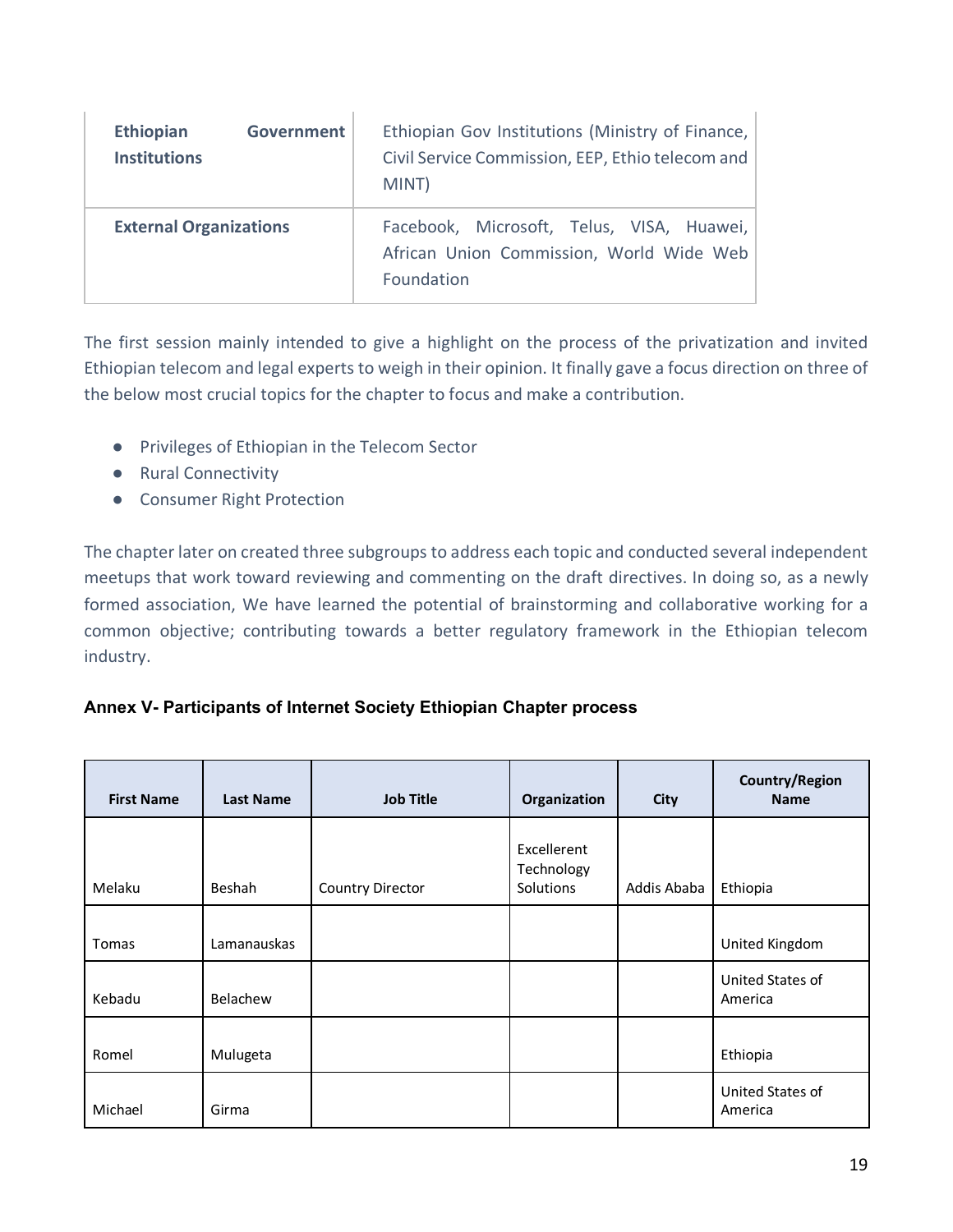|               |                   |                                                         | Mesfin<br>Tafesse &                           |             |                             |
|---------------|-------------------|---------------------------------------------------------|-----------------------------------------------|-------------|-----------------------------|
| Natnael Aklog | Laike             | Junior Associate                                        | Associates                                    | Addis Ababa | Ethiopia                    |
| Tebibou       | <b>HAILEYESUS</b> |                                                         |                                               |             | France                      |
| Mastewal      | Taddese           |                                                         |                                               | <b>NYC</b>  | United States of<br>America |
| Dawit         | Kidane            | Lawyer                                                  | Dawit &<br>Associates<br>Law Office<br>(DALO) | Addis Ababa | Ethiopia                    |
| Dagnaw        | Wale              |                                                         |                                               | AA          | Ethiopia                    |
| Yoseph        | Bekele            | <b>Chief Executive Officer</b>                          | Premier<br>Switch<br>Solutions sc.            | Addis Ababa | United Kingdom              |
| BunnaITSec    |                   | IT Infrastructure and System<br><b>Security Manager</b> | <b>Bunna</b><br>International<br>Bank S.C     | Addis Ababa | United States of<br>America |
| Berhan        | $\mathsf{T}$      |                                                         |                                               |             | Afghanistan                 |
| Abreham       |                   | <b>GENERAL MANAGER</b>                                  | AADVENTURE<br><b>STUDIO</b>                   | Addis Ababa | Ethiopia                    |
| Abebe         | <b>Bekele</b>     | <b>ICT Coordinator</b>                                  | <b>iNGO</b>                                   | Addis Ababa | Ethiopia                    |
| Abebe Chekol  | Hunegnaw          | ICT for Development Expert                              | Independent<br>ICT4D<br>Consultant            | Addis Ababa | Ethiopia                    |
| Adugna        | Necho             | Lecturer                                                | <b>Bahir Dar</b><br>University                | Bahirdar    | Ethiopia                    |
| Abiy          | Temesgen          | Team Lead                                               |                                               |             | Ethiopia                    |
| Samuel        | Kassa             | Co-CEO and CTO                                          | iWork PLC                                     | Addis Ababa | Ethiopia                    |
| Abdisa        | Demissie          | Lecturer                                                | <b>Bahir Dar</b><br>University                | Bahirdar    | Ethiopia                    |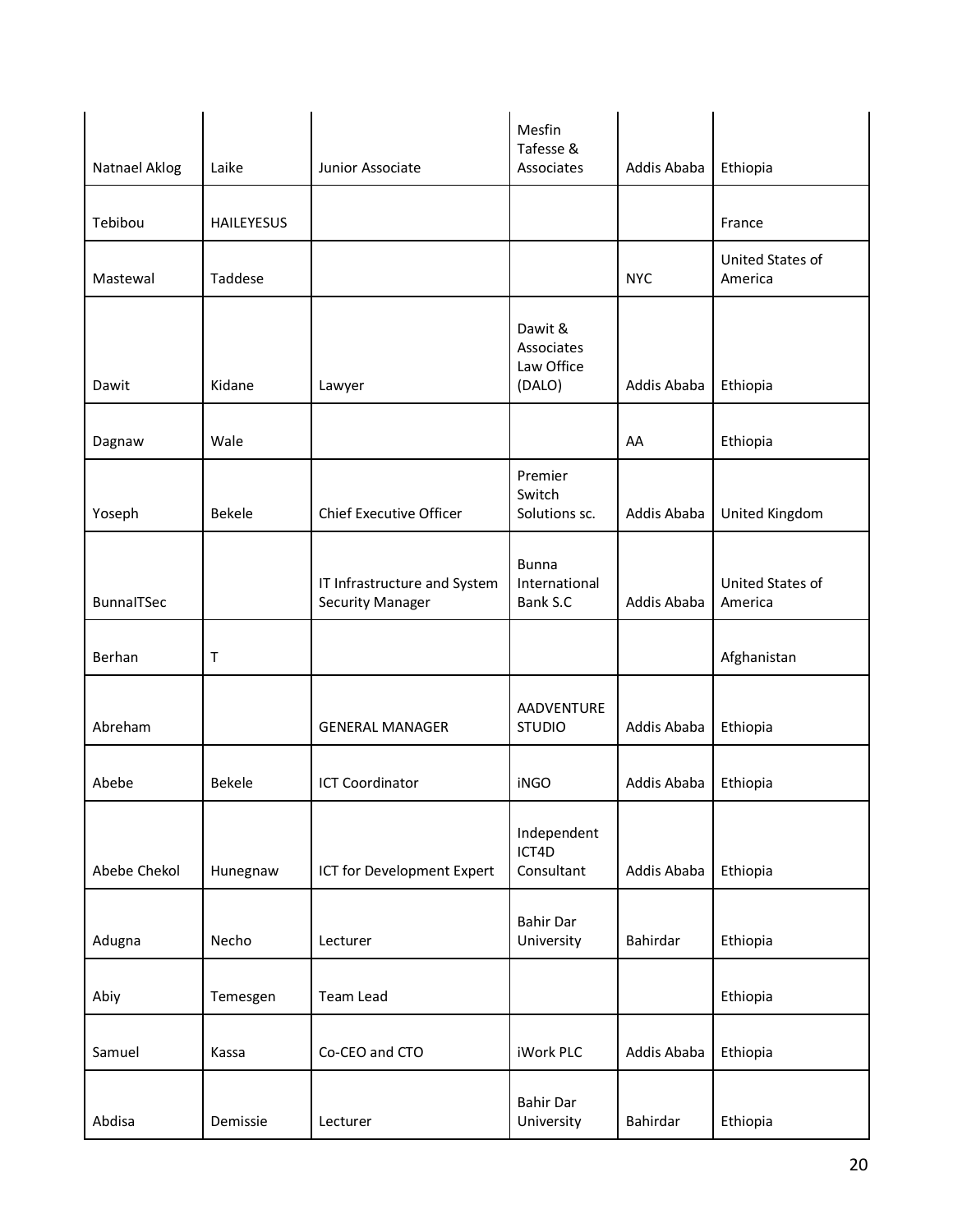| Berhane      | Gebreselasie |                                             |                                                                    |                 | United States of<br>America |
|--------------|--------------|---------------------------------------------|--------------------------------------------------------------------|-----------------|-----------------------------|
| Atnafu       | Lambebo      |                                             |                                                                    | Wolaita<br>Sodo | Ethiopia                    |
| selam        | Gebrehiwot   | Associate                                   | private law<br>office                                              | Addis Ababa     | Ethiopia                    |
| H. Susan     | Atim         |                                             |                                                                    | Kampala         | Uganda                      |
| Temtim       | Assefa       | Assistant Professer                         | Addis Ababa<br>University                                          | Addis Ababa     | Ethiopia                    |
| Dawit        | Birhanu      | CEO                                         | WebSprix                                                           | Addis Ababa     | United States of<br>America |
| Abiyu        | Seyoum       | Senior Network<br>Administrator             | University of<br>Gondar                                            | Gondar          | Ethiopia                    |
| Tsegazeab    | Solomon      | <b>CEO</b>                                  | Allenatech<br>Electronic<br>Technologies<br>SC                     | Mekelle         | Ethiopia                    |
| Roba         | Olana        |                                             |                                                                    |                 | <b>United Arab Emirates</b> |
| Dessalegn    | Yehuala      | Lecturer and Independent<br>Researcher      | Addis Ababa<br>University,<br>Department<br>of Computer<br>Science | Addis Ababa     | Ethiopia                    |
| Kidus        | Dagnachew    | CEO                                         | <b>KULU Network</b>                                                | Addis Ababa     | Ethiopia                    |
| Mesfin Alemu | Asibe        | Fixed service advance<br>support specialist | ethio telecom                                                      | Addis Ababa     | Ethiopia                    |
| Defaru       | Afework      | Manager                                     | Bank of<br>Abyssinia S.C.                                          | Addis Ababa     | Ethiopia                    |
| Teshager     | Kesamo       | $\sf IT$                                    |                                                                    | Hawassa         | Ethiopia                    |
| OPPO         | A3s          |                                             |                                                                    |                 | Ethiopia                    |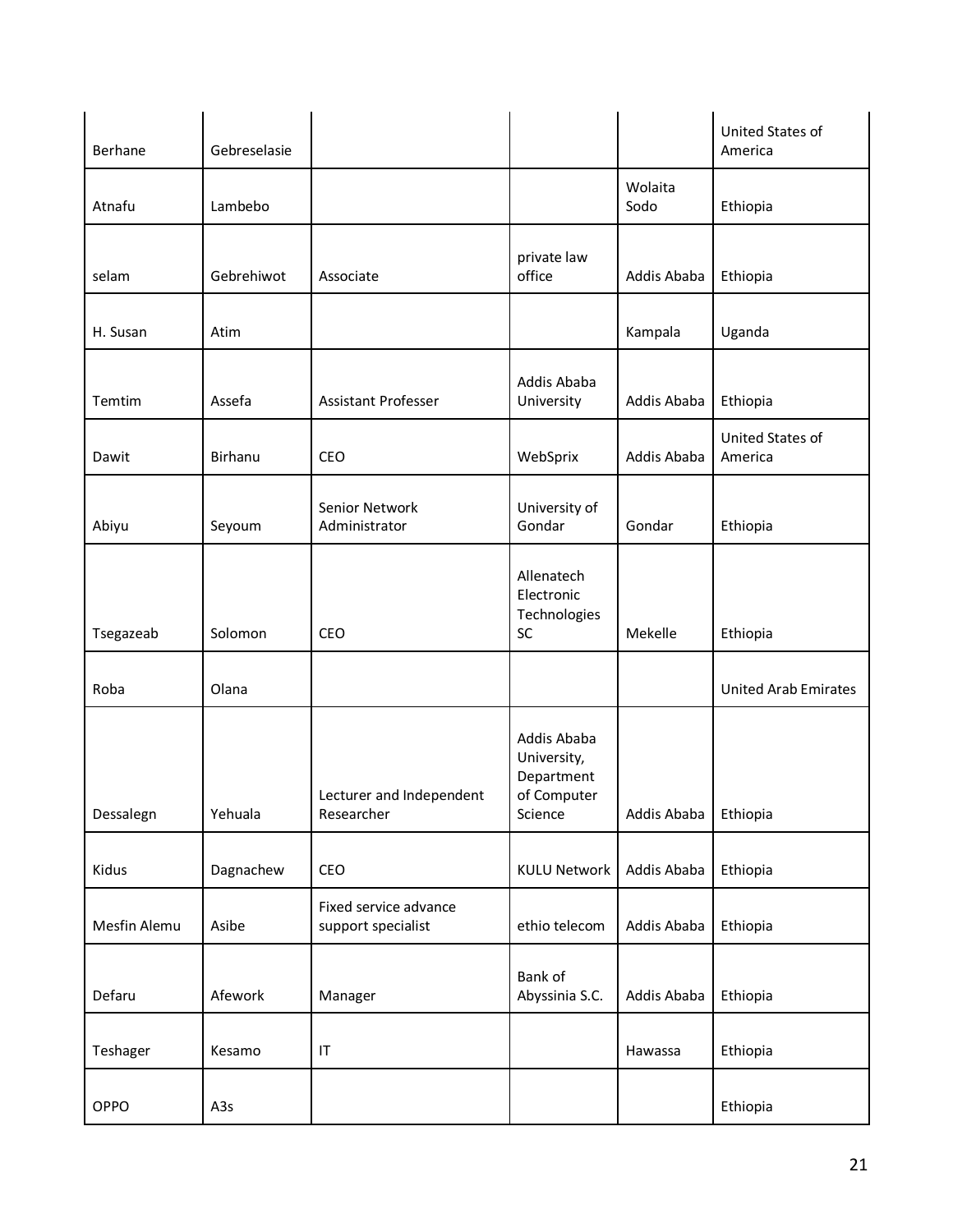| Emebet         | Wondimu      | ICT Officer                   | <b>NRC</b>                            | Addis Ababa | Ethiopia                    |
|----------------|--------------|-------------------------------|---------------------------------------|-------------|-----------------------------|
| Girmay Abadi   | Kidanu       |                               |                                       | Addis Ababa | Ethiopia                    |
| Tesfa          | Tegegne      |                               |                                       |             | United States of<br>America |
| Teddy          | Tassew       |                               |                                       | Addis Ababa | Ethiopia                    |
| Abraham        | Minwyelet    |                               |                                       | Addis Ababa | Ethiopia                    |
| abenezer       |              |                               |                                       |             | Ethiopia                    |
| Adugna         | Bekana       |                               |                                       |             | Ethiopia                    |
| Yetnayet       | Assefa       | CEO                           | InfinEth                              | Addis Ababa | Ethiopia                    |
| Natan          | $\sf S$      |                               |                                       |             | Israel                      |
| Mo             | Hafez        |                               |                                       |             | South Sudan                 |
| Yohannes       | Ayalew       | PhD Researcher                | Monash<br>University                  | Melbourne   | Australia                   |
| Effeson        | Hailemichael |                               |                                       |             | Ethiopia                    |
| kedir ali      | Adem         | <b>Cyber Security Manager</b> | Ministry of<br>Finance                | Addis Ababa | Ethiopia                    |
| Nebiyou        | Yirga        | Owner                         | Self Owned                            | Addis Ababa | Ethiopia                    |
| Abraham        | Rega         | Associate                     | MTA Law<br>Office                     | Addis Ababa | Ethiopia                    |
| Mahlet Tsegaye | Belete       | <b>IT Head</b>                | AAWSA                                 | Addis Ababa | Ethiopia                    |
| Abel           | Solomon      | Project Manager               | Digital<br>Transformatio<br>n Program | Addis Ababa | Ethiopia                    |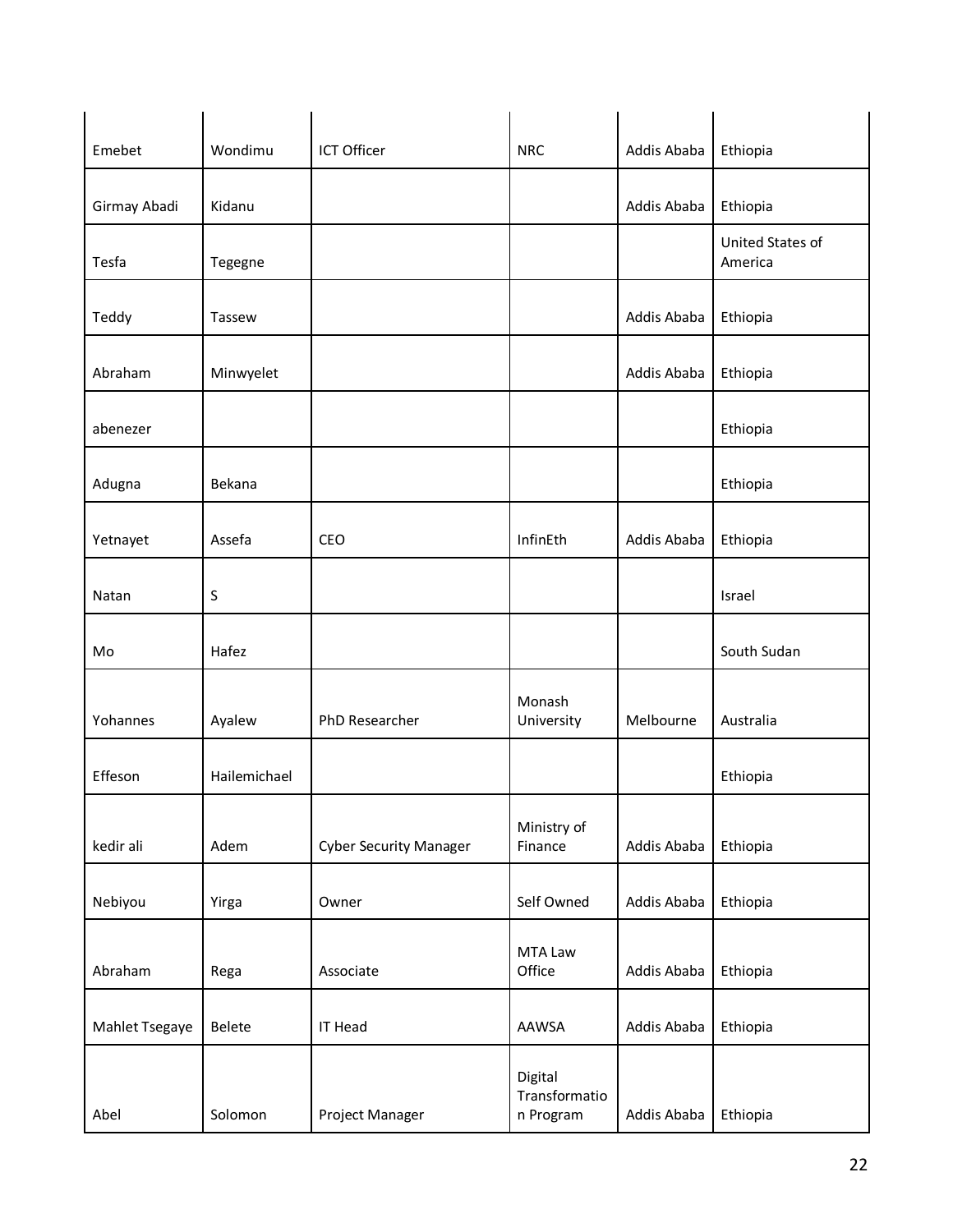| surafel                | Berhanu        |                                                        | Addis Ababa<br>institute of<br>Technology | Addis Ababa | Ethiopia                    |
|------------------------|----------------|--------------------------------------------------------|-------------------------------------------|-------------|-----------------------------|
| Wondmagegn             |                | Senior Payment App Analyst                             | Finance House<br><b>PJSC</b>              | Dubai       | <b>United Arab Emirates</b> |
| Sintayehu<br>Wallelign | Ejigu          |                                                        |                                           |             | Ethiopia                    |
| Henok                  | Sisay          | IT Project Manager                                     | <b>B-Square IT</b><br>Solutons            | Addis Ababa | United States of<br>America |
| Kidist                 | zegeye         | <b>Managing Director</b>                               | private                                   | AA          | Ethiopia                    |
| Leyou                  | Tameru         |                                                        |                                           |             | Ethiopia                    |
| Yacob                  | Tsegaye        | Director of Internet Services                          | WebSprix                                  | Addis Ababa | Ethiopia                    |
| Gebremichael           | Teklemariam    | <b>Enterprise Network Services</b><br><b>Team Lead</b> | <b>IE Network</b><br>solutions PLC        | Addis Ababa | Ethiopia                    |
| Yemane                 | Gebretensay    | Manager                                                | et                                        | Addis Ababa | United States of<br>America |
| Kaleab                 | Berhane        | <b>Business Development</b><br>Officer                 | <b>Nest Ventures</b>                      | Addis Ababa | Ethiopia                    |
| Yilkal                 | Abate          |                                                        |                                           |             | Ethiopia                    |
| <b>Meried Bekele</b>   | Woldemariam    |                                                        |                                           |             | Ethiopia                    |
| Ashenafi               | W              |                                                        |                                           |             | United States of<br>America |
| Dawit                  | Alemseged      | Teacher                                                | Bahirdar<br>University                    | Bahirdar    | Ethiopia                    |
| Robel                  | Kitaba         |                                                        | Facebook                                  |             | Ireland                     |
| <b>KIFLE</b>           | <b>BERHANE</b> |                                                        |                                           | Addis Ababa | Ethiopia                    |
| Samuel                 | Lemma          | Chief accountant                                       | Sse                                       | Hawassa     | Ethiopia                    |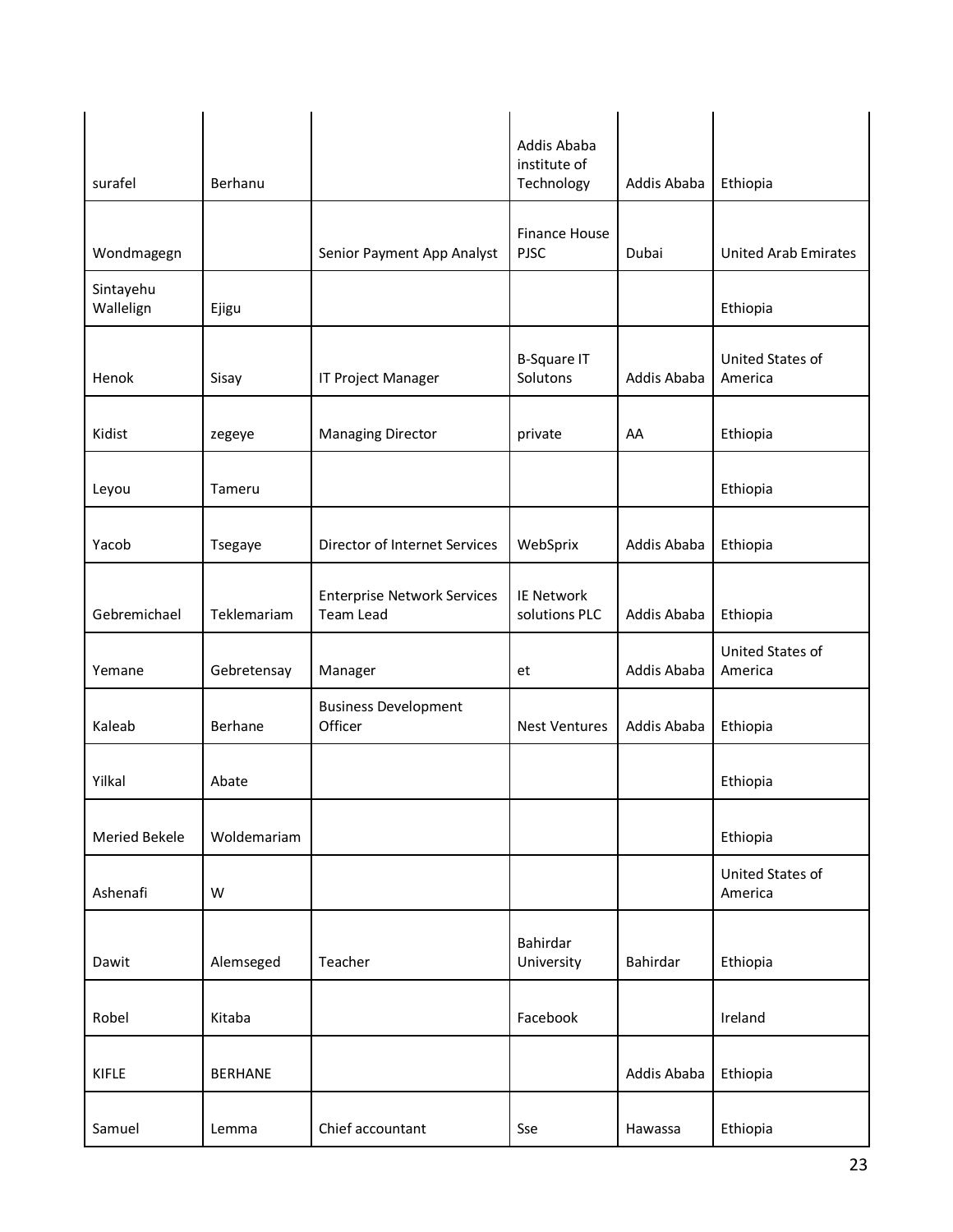| abiy                 | Yeshitilla     |                                     |                                           |             | Ethiopia                           |
|----------------------|----------------|-------------------------------------|-------------------------------------------|-------------|------------------------------------|
| <b>Bahakal Abate</b> | Yimer          | Partner                             | Aman Assefa<br>& Associates<br>Law Office |             | Ethiopia                           |
| <b>RUFAEL</b>        | <b>TESFAYE</b> | <b>General Manager</b>              | Pixel<br>Technology                       | addis ababa | Ethiopia                           |
| Ermias               | Endalamaw      | <b>ISP Manager</b>                  | <b>IE Network</b><br>Solutions            | Addis Ababa | Ethiopia                           |
| Andualem<br>Chekol   | zerihun        |                                     |                                           |             | Ethiopia                           |
| Nesredien            | Suleiman       |                                     |                                           | Addis Ababa | <b>United States of</b><br>America |
| Karanja              | Gichiri        |                                     |                                           |             | Kenya                              |
| Yemane<br>Gebrehiwot | Bezabih        | IS offers program Expert            | Ethiotelecom                              | Addis Ababa | Ethiopia                           |
| ermias               | teshome        |                                     |                                           |             | <b>United States of</b><br>America |
| Rahel                | Kifle          |                                     |                                           |             | <b>United States of</b><br>America |
| Mekonnen             | Kassa          | Director of Security<br>Engineering | Microsoft                                 | Mekonnen    | United States of<br>America        |
| Lamesgin Addis       | Almaw          | Lecturer                            | University of<br>Gondar                   | Gondar      | Ethiopia                           |
| Hilina               | Legesse        | <b>Country Manager</b>              | Ethiojobs                                 | Addis Ababa | Ethiopia                           |
| Behailu              | Aregahgn       |                                     |                                           |             |                                    |
| HAILESELASSIE        | ABEBAW         | Owner                               | Vibrant digital<br>technologies           | Kigali      | Rwanda                             |
| Melaku               | Lemma          | Lecturer                            | Addis Ababa<br>University                 | Addis Ababa | Ethiopia                           |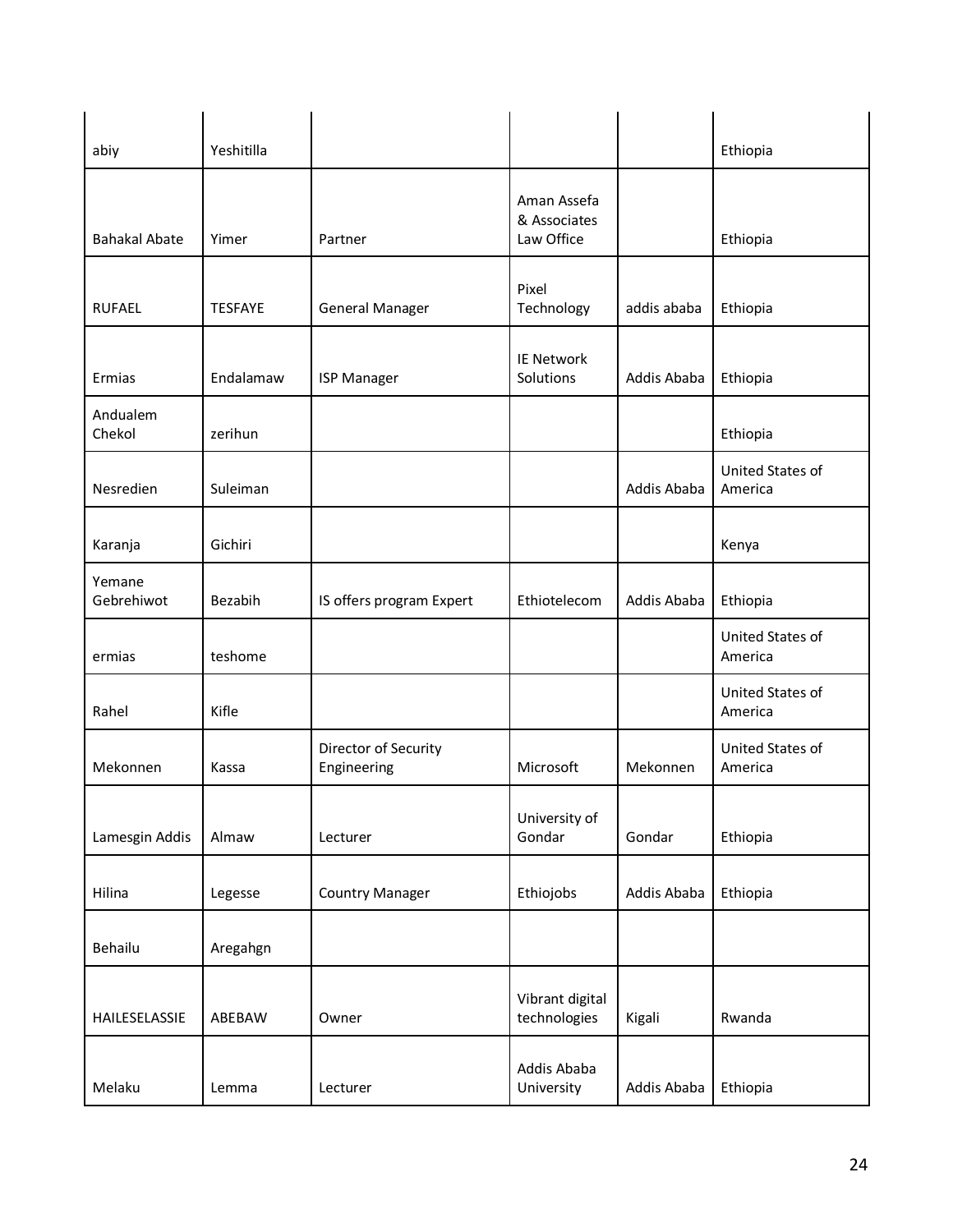| Gashaw       | Assefa     |                                     | Private                                               | Addis Ababa | Ethiopia                    |
|--------------|------------|-------------------------------------|-------------------------------------------------------|-------------|-----------------------------|
| Addisu       | Negusie    | System Administrator                | <b>EIC</b>                                            | Addis Ababa | Ethiopia                    |
| Gemechu      | Taye       | Project Officer, Developers<br>Lead | Eng Ethiopia                                          | Addis Ababa | Ethiopia                    |
| Amanuel      | Belaineh   | Social Media Manager                | SimplaTec IT<br><b>Solutions PLC</b>                  | Addis Ababa | Ethiopia                    |
| Desalegn     | Asmamaw    | Network Administrator               | University of<br>Gondar                               | Gondar      | Ethiopia                    |
| Woubakal     | Tesfaye    |                                     |                                                       | Addis Ababa | Ethiopia                    |
| Getachew     | Endris     | <b>MPLS Network consultant</b>      | <b>HUAWEI</b><br>Techchnologie<br>S                   | Manama      | Bahrain                     |
| Victor       | Ndonnang   |                                     | Internet<br>Society                                   |             | United States of<br>America |
| <b>TEDLA</b> | SEIFU      |                                     |                                                       |             |                             |
| Falema       | Garedow    | <b>Assistant Lecturer</b>           |                                                       | Addis Ababa |                             |
| Tsega        | Melesse    |                                     |                                                       | Addis ababa | Ethiopia                    |
| Moges        | Beyene     |                                     |                                                       |             |                             |
| Bereket      | Dessalegn  | G. Manager                          | <b>NODTECH</b><br>Engineering                         | Addis Ababa | Ethiopia                    |
| Ramasamy     | Srinivasan | Professor                           | AddisAbaba<br>Science and<br>Technology<br>University | Addis Ababa | Ethiopia                    |
| Eliyas       | Mammo      |                                     |                                                       | Addis Ababa |                             |
| Kalkidan     | Mulugeta   | Co-founder                          | ClearSkies<br>Technology                              |             |                             |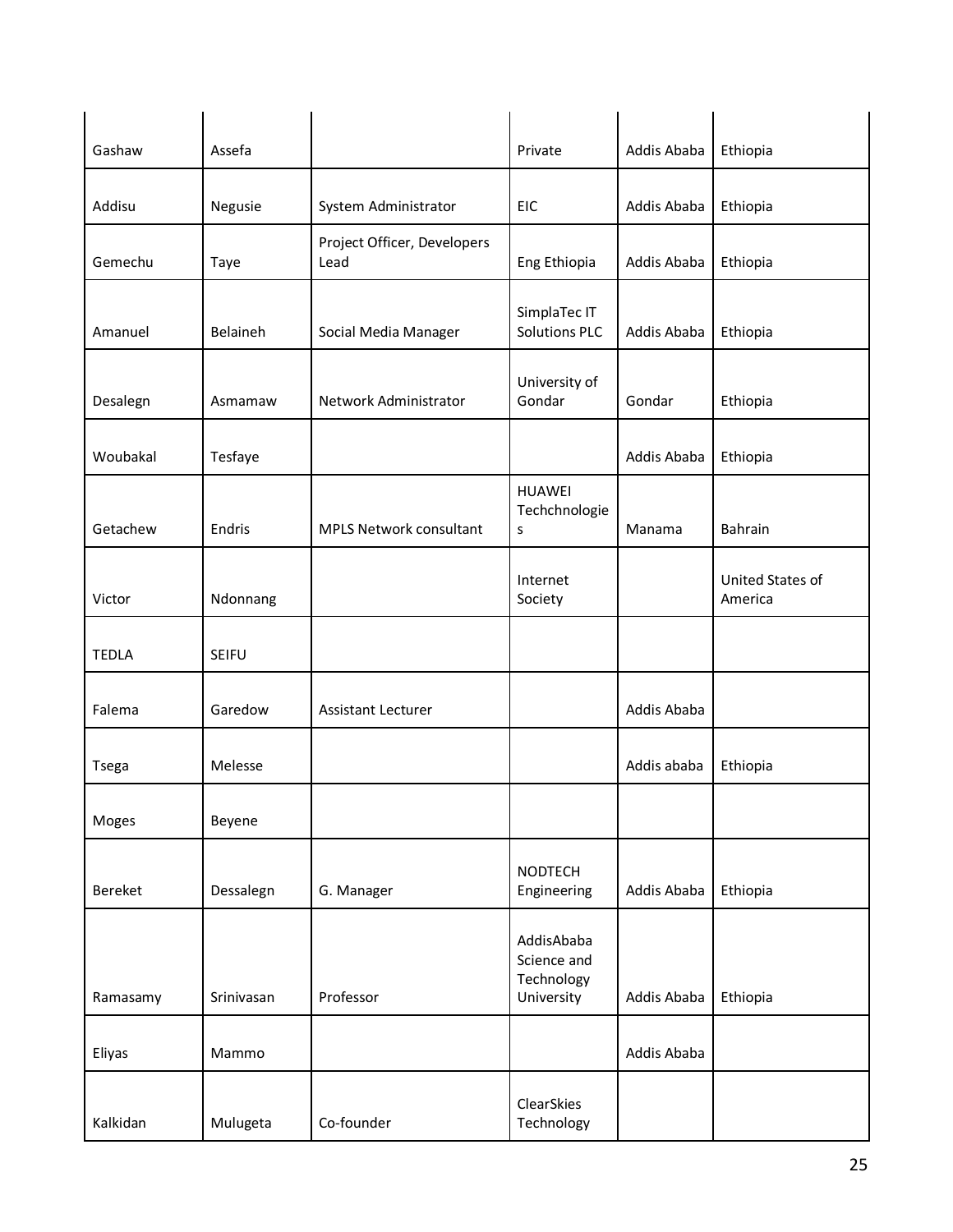| <b>Biruh</b> | Gage        |                                              | <b>TRADE</b><br><b>COMPETITION</b><br><b>AUTHORITY</b> | Addis Ababa           | Ethiopia                    |
|--------------|-------------|----------------------------------------------|--------------------------------------------------------|-----------------------|-----------------------------|
| hailemariam  | tesfaye     | attorney                                     | private                                                | Addis Ababa           | Ethiopia                    |
| Hermela      | Asrat       | Electrical design expert                     |                                                        | Addis Ababa           | Ethiopia                    |
| Fasil        | Mengistu    | Engineer                                     |                                                        | Stockholm             | Sweden                      |
| Muhammed     | Wusayin     | Lecturer                                     | Addis Ababa<br>University                              | <b>ADDIS</b><br>ABABA | Ethiopia                    |
| Kuma         | Yadi        | Assistance lecturer                          | Wolkite<br>University                                  | Bahirdar              | Ethiopia                    |
| Moctar       | Yedaly      |                                              | AU<br>Commission                                       | Addis Ababa           | Ethiopia                    |
| Roba         | Olana       |                                              |                                                        |                       |                             |
| Endalkachew  | Girma       | Lecturer                                     | Admas<br>University                                    | Asella                | Ethiopia                    |
| Dejen        | Yemane      | PhD candidate                                | Addis Ababa<br>University                              | Dessie                | Ethiopia                    |
| Menberu      | Weldemariam | CEO                                          | <b>MYDIT</b><br>Solutions                              | Addis Ababa           | Ethiopia                    |
| Demeke       | Ayele       | Asst prof.                                   | AAU                                                    | Addis Ababa           | Ethiopia                    |
| Olu          | Olutola     | Regional Connectivity and<br>Digital Advisor | <b>USAID</b>                                           | Nairobi               | Kenya                       |
| Ibrahim      | Besher      |                                              |                                                        | Addis Ababa           | Ethiopia                    |
| Lisha        | Adam        |                                              |                                                        |                       | United States of<br>America |
| Molalign     | Asmare      |                                              | Dire Dawa<br>University                                | Addis Ababa           | Ethiopia                    |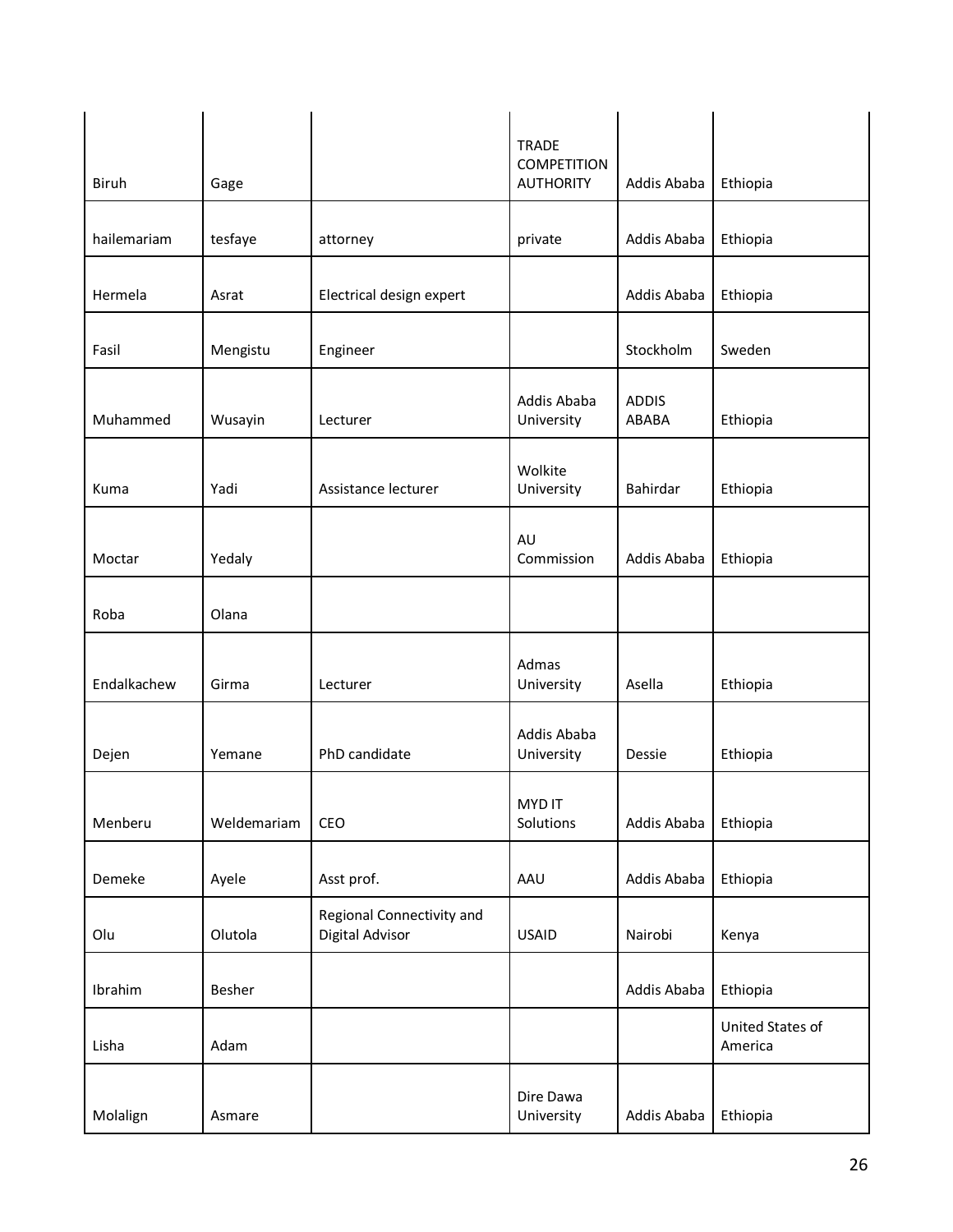| Elias               | Worku         | Lecturer                             | Addis Ababa<br>University                                   | Addis Ababa        | Ethiopia                    |
|---------------------|---------------|--------------------------------------|-------------------------------------------------------------|--------------------|-----------------------------|
| Tolassa             | Moti          | Seller and designer                  | Tolii<br>electronics<br>and advert                          | Addis ababa        | Ethiopia                    |
| Solomon             | <b>Bishaw</b> | <b>Managing Director</b>             | Instwork<br>Consulting                                      | Addis Ababa        | Ethiopia                    |
| amnuale             | alemu         |                                      |                                                             | addis ababa        | Ethiopia                    |
| Nebyou              | $\top$        |                                      |                                                             |                    |                             |
| Selamawit<br>Tezera | Chaka         |                                      |                                                             |                    | Ethiopia                    |
| Muluadam            | Temesgen      | CEO                                  | Instant<br>Systems<br>Software<br>Development<br><b>PLC</b> | Bahirdar           | Ethiopia                    |
| Korabza S.          | Wonjo         | Dean                                 | Wolkite<br>University                                       | Wolkite            | Ethiopia                    |
| Lawrence            | M             |                                      |                                                             |                    |                             |
| Hafiz               | Mo            | Information technology<br>consultant |                                                             |                    |                             |
| Michael             | Tekie         |                                      | AXIOM                                                       | Addis Ababa        | Ethiopia                    |
| Zelalem             | Getahun       |                                      |                                                             |                    |                             |
| Dagmawit            | Assefa        |                                      |                                                             | Wellesley<br>Hills | United States of<br>America |
| Abebe               | Gebrekirstos  |                                      | Telus                                                       | Scarboroug<br>h.   | Canada                      |
| Naol                | Edesa         | Google digital skills trainer        | Africa118                                                   | Addis Ababa        | Ethiopia                    |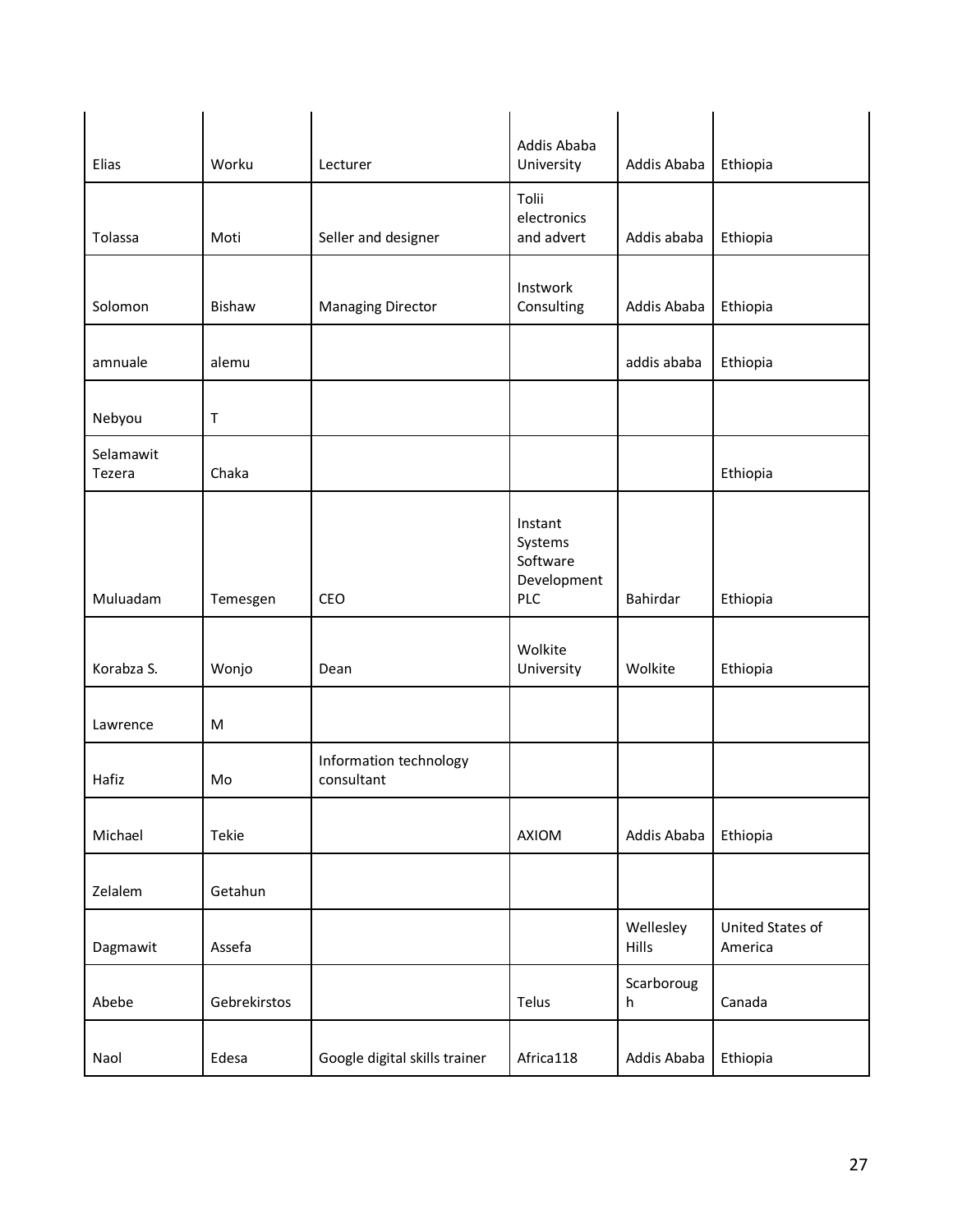|                    |             |                                                     | Ethiopian                                       |                  |                             |
|--------------------|-------------|-----------------------------------------------------|-------------------------------------------------|------------------|-----------------------------|
| Yordanos           | Nigussie    | Key Account Manager                                 | Investment<br>Commission                        | Addis Ababa      | Ethiopia                    |
| Pawlos             | Girma       |                                                     |                                                 | Addis Ababa      | Ethiopia                    |
| Anwar              | Adushe      |                                                     |                                                 |                  |                             |
| Sentayehu          | dessalegn   | Self employed                                       | Private                                         | alexanderia      | United States of<br>America |
| Terefe<br>Hanchiso | Sodango     | Researcher and Lecturer                             | Wolkite<br>University                           | Wolkite          |                             |
| Yihenew            | Getachew    |                                                     |                                                 |                  |                             |
| Fesseha            | Atlaw       |                                                     |                                                 |                  | United States of<br>America |
| Firomsa            | Wakjira     | Lecturer                                            | University                                      | Addis Ababa      | Ethiopia                    |
| Abeselom<br>Samson | Yosef       |                                                     |                                                 |                  |                             |
| Mulualem           | Anley       | Lecturer                                            | University of<br>Gondar                         | Gondar           | Ethiopia                    |
| Tucha              | Kedir       | Lecturer, Bule Hora<br>University, Department of IT |                                                 | <b>Bule Hora</b> | Ethiopia                    |
| Minilik            | Assefa      | D.Project Manager                                   | Civil Service<br>Commission                     | Addis Ababa      | United States of<br>America |
| Dawit Wubshet      | Gebremedhin | Internet analyst                                    |                                                 | Addis Ababa      | Ethiopia                    |
| Dawit              | Beshah      |                                                     | Visa Inc.                                       | Austin           | United States of<br>America |
| yihenew            | mengistu    | System administrator                                | Amhara<br>Region Civil<br>service<br>commission | Bahirdar         | Ethiopia                    |
| Goitom             | Kebede      | Senior Programmer and<br>Analyst                    | <b>OMFI</b>                                     | Hawassa          | Ethiopia                    |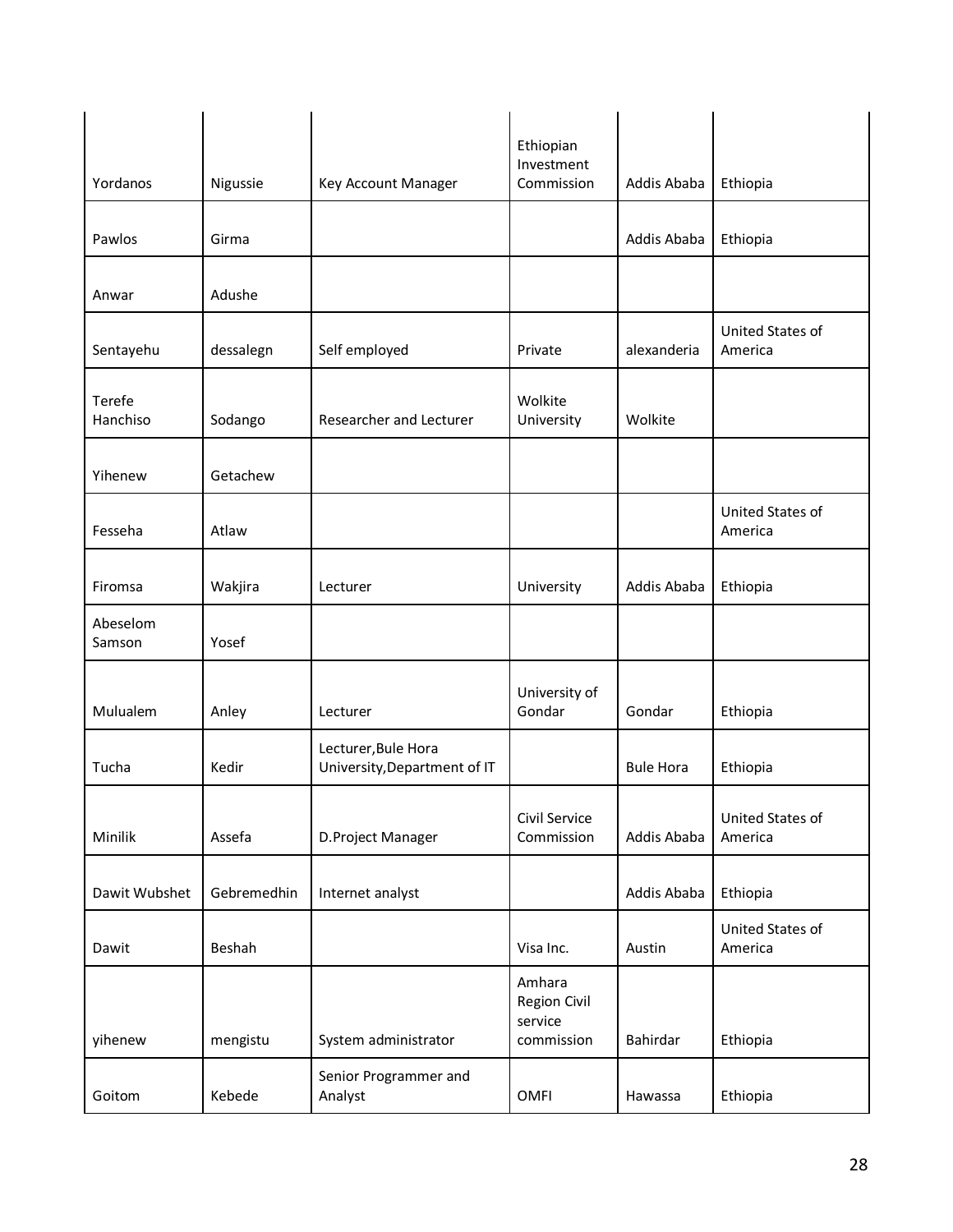| jemaneh       | aklog    |                                                   |                                                            |             |                             |
|---------------|----------|---------------------------------------------------|------------------------------------------------------------|-------------|-----------------------------|
| <b>Bekele</b> | Abera    | Vice Dean at College of<br>Science and Technology | Oromia State<br>University                                 | Bishoftu    | Ethiopia                    |
| Seleshi       | Yirga    | Network Administrator                             | Ethiopian<br>Insurance<br>corportion                       | Addis Ababa | Ethiopia                    |
| Mekonnen      | Assefa   | <b>Executive Director</b>                         | Kodastropi<br>Marketing<br>Solutions                       | Addis Ababa | Ethiopia                    |
| Mamil         | W        |                                                   | Job Riders                                                 | Addis Ababa | Ethiopia                    |
| Meseret       | Wondirad | Research Manager                                  | <b>JETRO</b>                                               | Addis Ababa | Ethiopia                    |
| Ashenafi      | Adane    | CEO                                               | <b>DICO</b>                                                | Addis Ababa | Ethiopia                    |
| Jibat         | Biri     |                                                   |                                                            | Nairobi     | Kenya                       |
| Sinit         | Zeru     | Senior Advisor                                    | <b>Tony Blair</b><br>Institute -<br>Government<br>Advisory |             | United Kingdom              |
| <b>Biruk</b>  | Abera    |                                                   |                                                            | Addis Ababa | Ethiopia                    |
| Wendwesen     | Endale   | Co founder                                        | SelamTech                                                  | Addis ababa | Ethiopia                    |
| Tewodros      | Kerie    |                                                   |                                                            | Bahirdar    | Ethiopia                    |
| Yihenew       | Getachew | <b>Information Security Analyst</b>               | EEP                                                        | Addis Ababa | Ethiopia                    |
| Ephream       | Sileshi  |                                                   | None                                                       | Addis Ababa | Ethiopia                    |
| Solomon       | Zewde    | Professor                                         | Higher<br>Institution                                      | Houston     | United States of<br>America |
| Abdurahman    | Seid     |                                                   |                                                            | Addis Ababa | Ethiopia                    |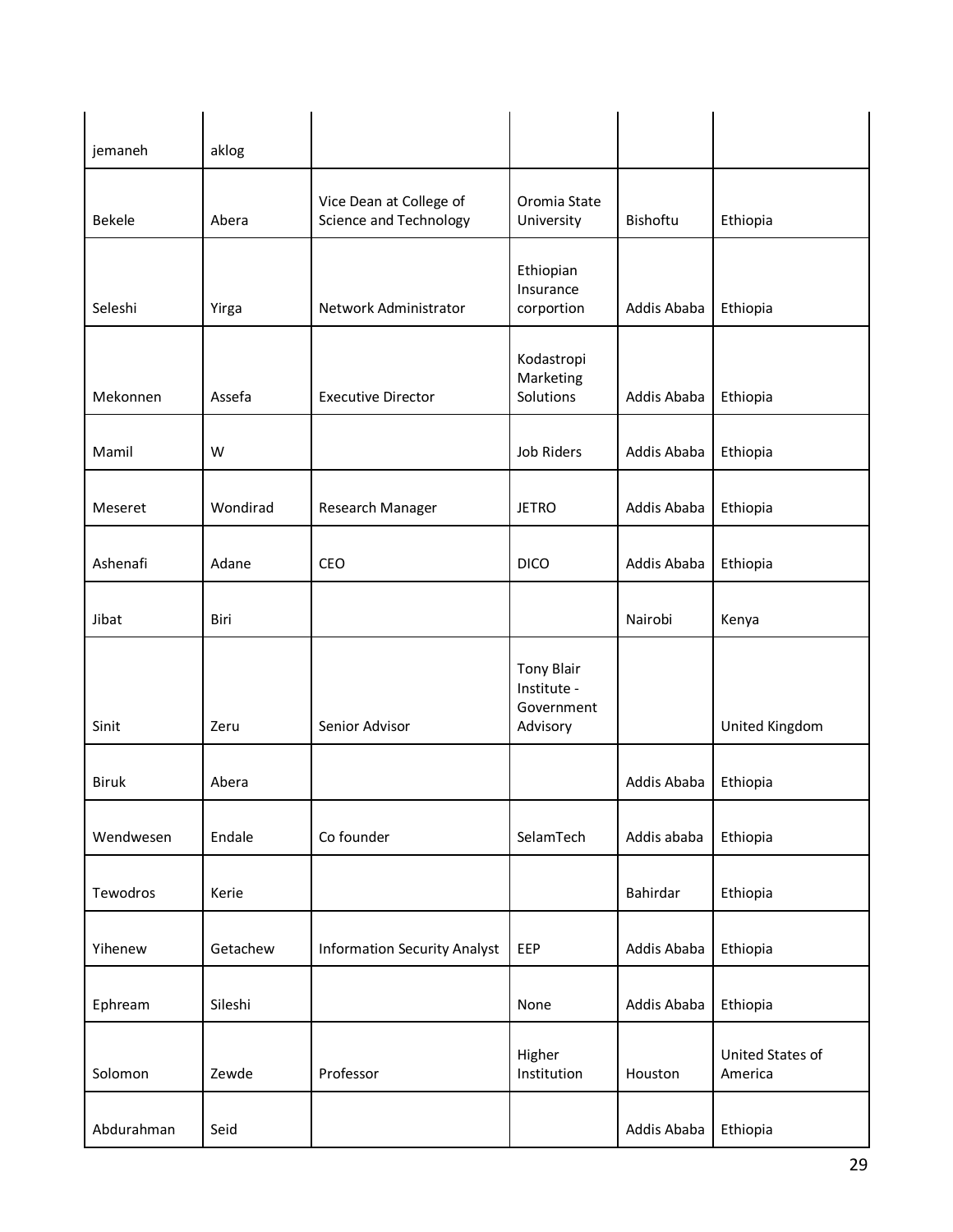| Daniel            | Ergete            |                                 |                                                        | Addis Ababa           | Ethiopia                    |
|-------------------|-------------------|---------------------------------|--------------------------------------------------------|-----------------------|-----------------------------|
| asebe             | teka              | lecturure                       | wolkite<br>universtiy                                  | wolkite               | Ethiopia                    |
| Valery            | Bishala           | <b>Network Assistant</b>        | United<br>Nations                                      | Kampala               | Uganda                      |
| <b>Beruk</b>      | Mengestu          |                                 |                                                        | Addis Ababa           | Ethiopia                    |
| Wasyhun           | HM                |                                 |                                                        |                       |                             |
| Eyob              | Alemu             |                                 | Xidian<br>University                                   |                       | United States of<br>America |
| Tebibou           | <b>HAILEYESUS</b> |                                 |                                                        |                       |                             |
| Yomile            | Yadeta            |                                 | AfroET                                                 |                       | Canada                      |
| Amanuel           | Teferi            |                                 |                                                        |                       |                             |
| Natnael           | Alemayehu         | markting manager                | cave zone                                              | Adama                 | Ethiopia                    |
| Mehari            | Kinfe             |                                 |                                                        | Addis Ababa           | Ethiopia                    |
| Fitsum            | Tadesse           | <b>Cyber Security Architect</b> | Private                                                | Chicago               | United States of<br>America |
| Ameha<br>Mekonnen | Asfaw             | Chair/Director                  | NDRE/LHR                                               | <b>ADDIS</b><br>ABABA | United States of<br>America |
| Amsalu Tomas      | Chuma             | Software Engineer, Lecturer     | Addis Ababa<br>Science and<br>Technology<br>University | Addis Ababa           | Ethiopia                    |
| Belay             | Telale            | Lecturer                        | University of<br>Gondar                                | Gondar                | United States of<br>America |
| Bezawork          | Tilahun           | Assistant Lecturer              | <b>Bahir Dar</b><br>University                         | Bahirdar              | Ethiopia                    |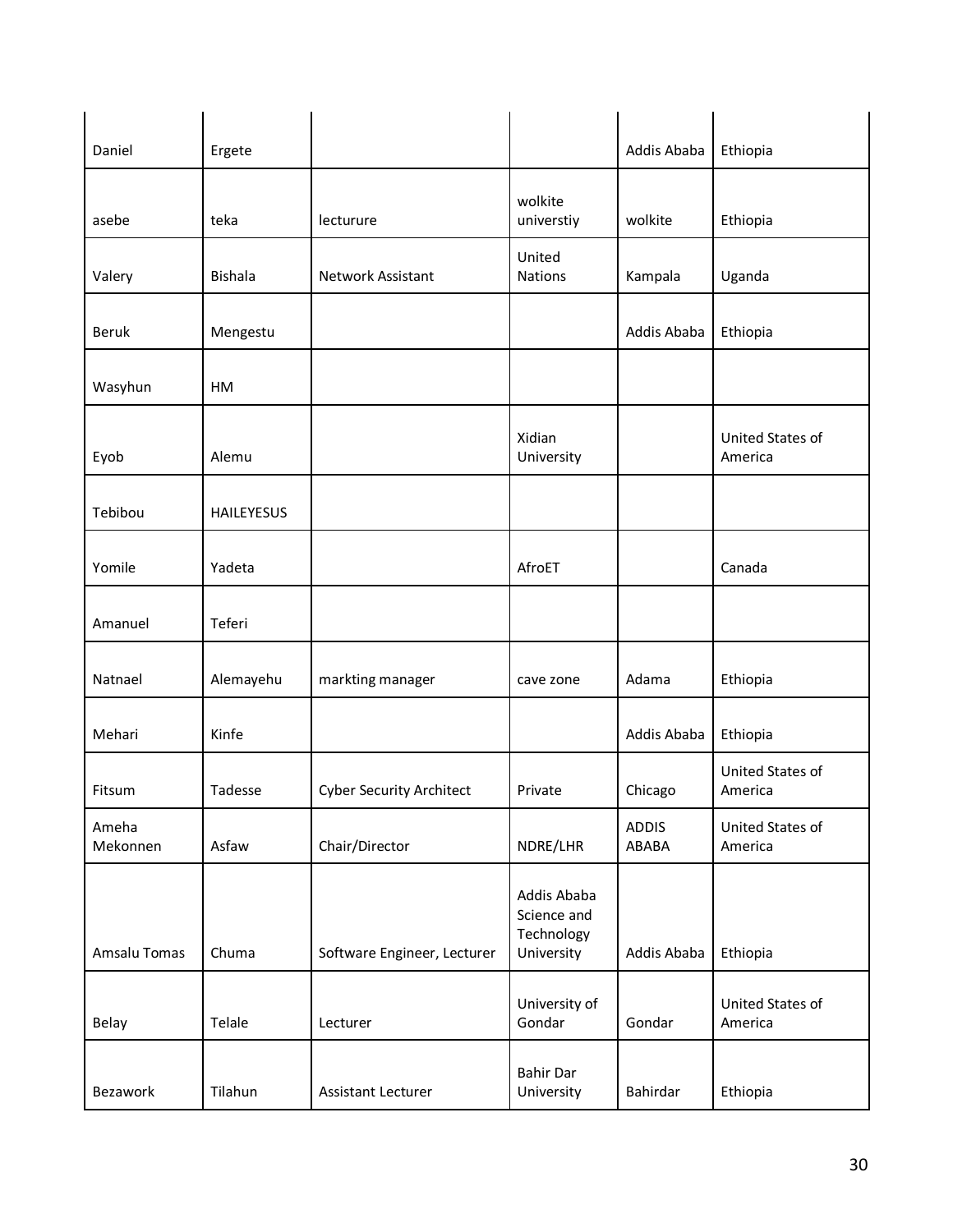| Gizaw            | Simeon   | <b>Application and Database</b><br><b>Division Manager</b> | VisionFund<br><b>MFI</b>             | Addis Ababa      | Ethiopia                    |
|------------------|----------|------------------------------------------------------------|--------------------------------------|------------------|-----------------------------|
| Getu             | Kumbi    | Resident Engineer-RE of<br>Aysha-II Wind Power Project     | Ethiopian<br>Electric<br>Power-(EEP) | Addis Ababa      | Ethiopia                    |
| Abebe            | Semie    | Researcher                                                 | AAU                                  | Addis Ababa      | Ethiopia                    |
| Selam            | Assefa   |                                                            |                                      | San<br>Francisco | United States of<br>America |
| Abel             | Alemu    |                                                            |                                      | Addis Ababa      | Ethiopia                    |
| Abdirshikur      | Mubarik  | Postal regulation excerpt                                  | <b>ECA</b>                           | Addis Ababa      | Ethiopia                    |
| Golan            | Jamber   | Co founder                                                 | <b>JERWAY</b>                        |                  | Israel                      |
| Sintayehu Tsigie | Demessie | <b>Health Information</b><br>Counselor                     | MoH                                  | Addis Ababa      | Ethiopia                    |
| Melsew           | Belachew | Lecturer                                                   | University of<br>Gondar              | Gondar           | Ethiopia                    |
| Yonas            | Tsegaye  | Software Developer                                         |                                      | Carmichael       | United States of<br>America |
| Onica            | Makwakwa | Head of Africa, Alliance for<br>Affordable Internet        | World Wide<br>Web<br>Foundation      | Johannesbu<br>rg | South Africa                |
| Dawit Bekele     | Serbessa | <b>RVPA</b>                                                | Internet<br>Society                  | Addis Ababa      | Ethiopia                    |
| <b>Bruk</b>      | Geremew  | Attorney                                                   |                                      | Addis Ababa      |                             |
| Esubalew         | Asmare   | Lecturer                                                   | University of<br>Gondar              | Gondar           | Ethiopia                    |
| Segniwork        | Lemma    | <b>Telecom Marketing</b>                                   |                                      | Addis Ababa      | Ethiopia                    |
| Ali              | Fathy    | Project manager                                            | Alkancit                             | Addis Ababa      | Ethiopia                    |